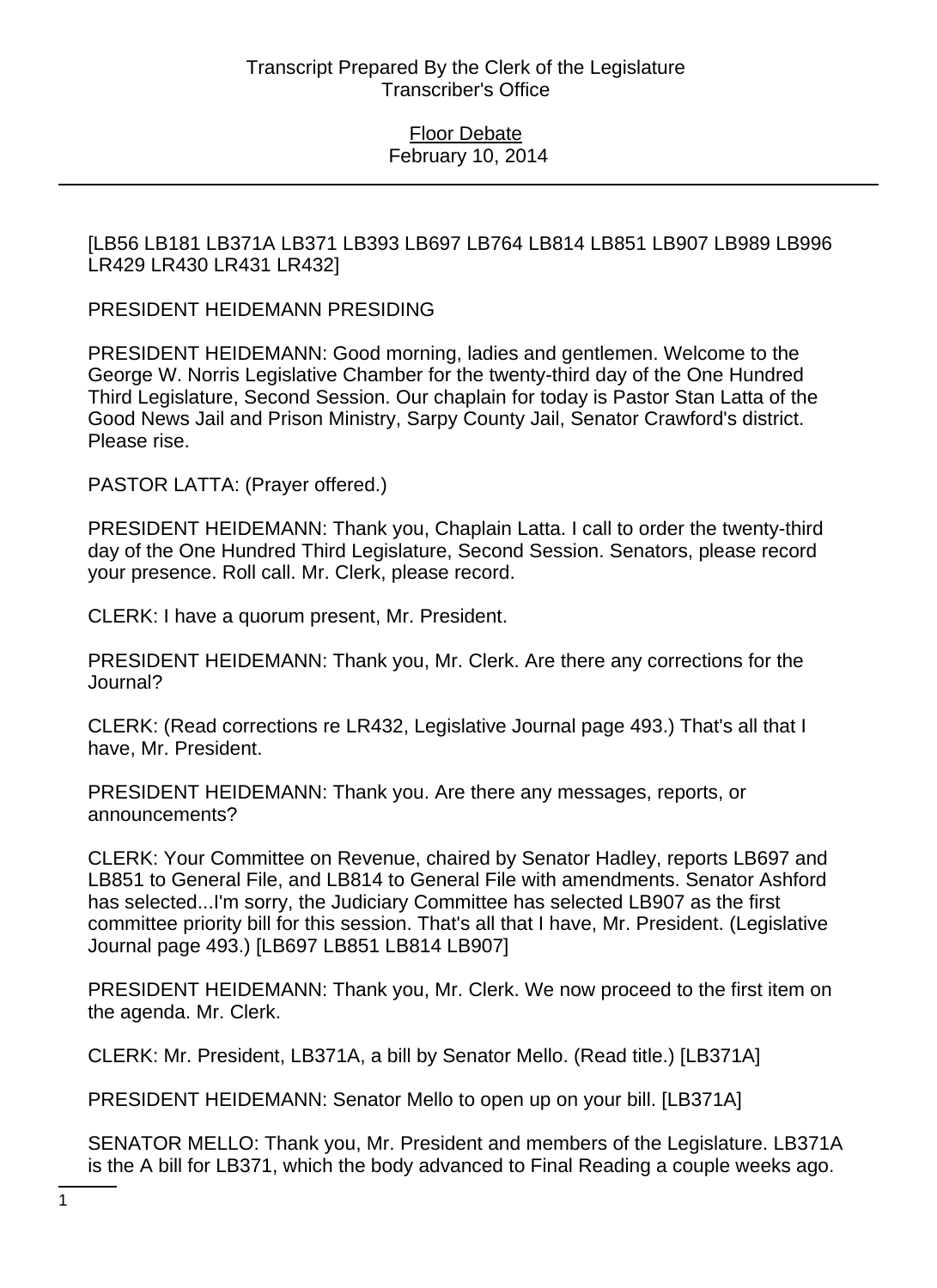#### Floor Debate February 10, 2014

As we discussed during General File debate, the fiscal note for the bill was significantly reduced with the adoption of the committee amendments, with nearly all the remaining impact being one-time revolving fund costs. While I have an amendment pending to LB371 on Final Reading that would address the remaining General Fund impact, we still need to advance the A bill at this time in order for it to catch up with the underlying bill, and I will have a Select File amendment if we move this to Select File as well. With that I urge the body to adopt LB371A to Select File. Thank you, Mr. President. [LB371A LB371]

PRESIDENT HEIDEMANN: Thank you, Senator Mello. Is anyone wishing to speak on the bill? Seeing none, Senator Mello to close. Senator Mello waives closing. The question before the body is, shall the bill be passed...advanced, excuse me? All those in favor say aye; all those opposed say nay...vote nay. Mr. Clerk, please record. [LB371A]

CLERK: 31 ayes, 0 nays, Mr. President, on the advancement of LB371A. [LB371A]

PRESIDENT HEIDEMANN: LB371A does advance. While the Legislature is in session and capable of transacting business, I propose to sign and do hereby sign LR429, LR430, LR431, and LR432. Mr. Clerk. [LB371A LR429 LR430 LR431 LR432]

CLERK: Mr. President, before the Legislature proceeds to LB393, the Judiciary Committee will have an Exec Session at 10:30, north balcony; Judiciary Committee at 10:30 under the north balcony.

LB393, a bill by Senator Bloomfield and others. (Read title.) The bill has been discussed on February 6 and again on February 7. Mr. President, when the issue was left pending a priority motion was offered by Senator Gloor. That motion was to bracket LB393 until April 17, 2014. (Legislative Journal page 488.) [LB393]

PRESIDENT HEIDEMANN: Thank you, Mr. Clerk. Senator Bloomfield, would you like to give us a short refresher on LB393. [LB393]

SENATOR BLOOMFIELD: Thank you, Mr. President. Good morning, colleagues. I introduced LB393, a simple little bill that would have given Nebraskans over the age of 21 back their right to decide whether or not they choose to wear a motorcycle helmet. The Transportation Committee had an amendment to put on it. That was split, and we have been discussing the amendment that has no basis in fact ever since. Thank you. [LB393]

PRESIDENT HEIDEMANN: Thank you, Senator Bloomfield. Would Senator Dubas like to refresh us on the committee amendments. [LB393]

SENATOR DUBAS: The committee amendment simply deals with the main part of what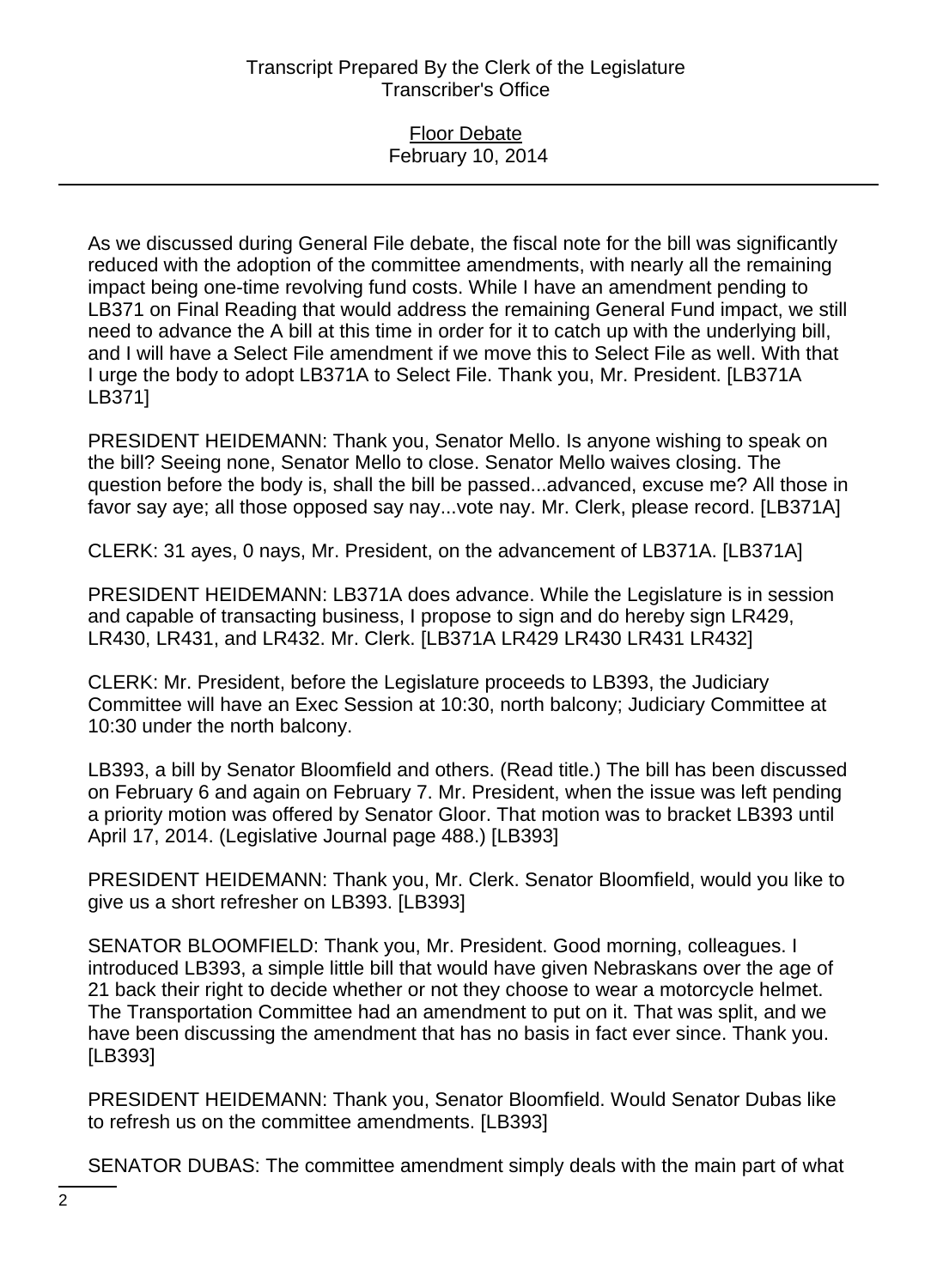Senator Bloomfield is looking to achieve. It requires riders to wear eye protection and it exempts riders over the age of 21 from wearing a helmet. [LB393]

PRESIDENT HEIDEMANN: Thank you, Senator Dubas. Would Senator Gloor like to give us a few words on his bracket motion. [LB393]

SENATOR GLOOR: Thank you, Mr. President. Good morning, members. To helmet or not to helmet, that is the question. Whether to endure the slings and arrows of continued debate or move on the bracket motion and move on with other bills. We've had a lot of opportunity to discuss this bill not just this year but in the past; several times in the past, I would point out. And I think in deference to Senator Bloomfield and his passion for this issue and the fact that it's a priority bill of his, we have given it a number of hours of discussion. I don't think a bracket motion is out of line and would urge the adoption of the bracket motion. Thank you. [LB393]

SENATOR HEIDEMANN: Thank you, Senator Gloor. We now go to discussion on LB393. Senator Bloomfield, you are recognized. [LB393]

SENATOR BLOOMFIELD: Thank you, Mr. President. This idea has in one form or another been before the legislative body before. But as we learned again last Friday, not everybody here has heard it. I've been here four years, this is my fourth year; we've never discussed this on the floor before. So anybody that has come in, in the last four years, has not heard this argument; and the folks that have been here six and eight years may have heard it once or twice, but not lately. But I want to take some of the arguments against this bill that they've been talking about and just put them to a little bit of a test. Senator Lathrop keeps telling us nobody thinks it's going to happen to them. Well, I don't think the family that was killed on Interstate 80 here last week thought they would lose control, go across the highway and hit a semi, and all be killed. I think if they would have thought that, they would have probably stayed home. I don't think my son-in-law, while sitting at a stop sign, stopped in an 18-wheeler surrounded by 70,000 pounds of steel, thought that he would be hit from behind and suffer brain damage. I don't think he thought that was going to happen, he might have stayed home that morning. And we talk about people not having insurance. Motorcycles are under the same law in Nebraska as are automobiles; you're required to have insurance. So that doesn't fly. We keep hearing statistics of how grim things were in Florida and Texas and California. I gave you statistics that show you how we are in Nebraska, Iowa, and South Dakota. The helmet doesn't look that great when you look at statistics here at home. You go to Florida where that may be the only transportation they have, and they may not have insurance and they ride year-round. The people here in Nebraska also own homes and automobiles. They know what it's about to have insurance. So I just don't believe all the grim statistics we hear add up. We are talking about a freedom here, a freedom many of these people fought for, some of were wounded for, the right to pursue happiness. You talk to these guys, they want to make the choice as to whether or not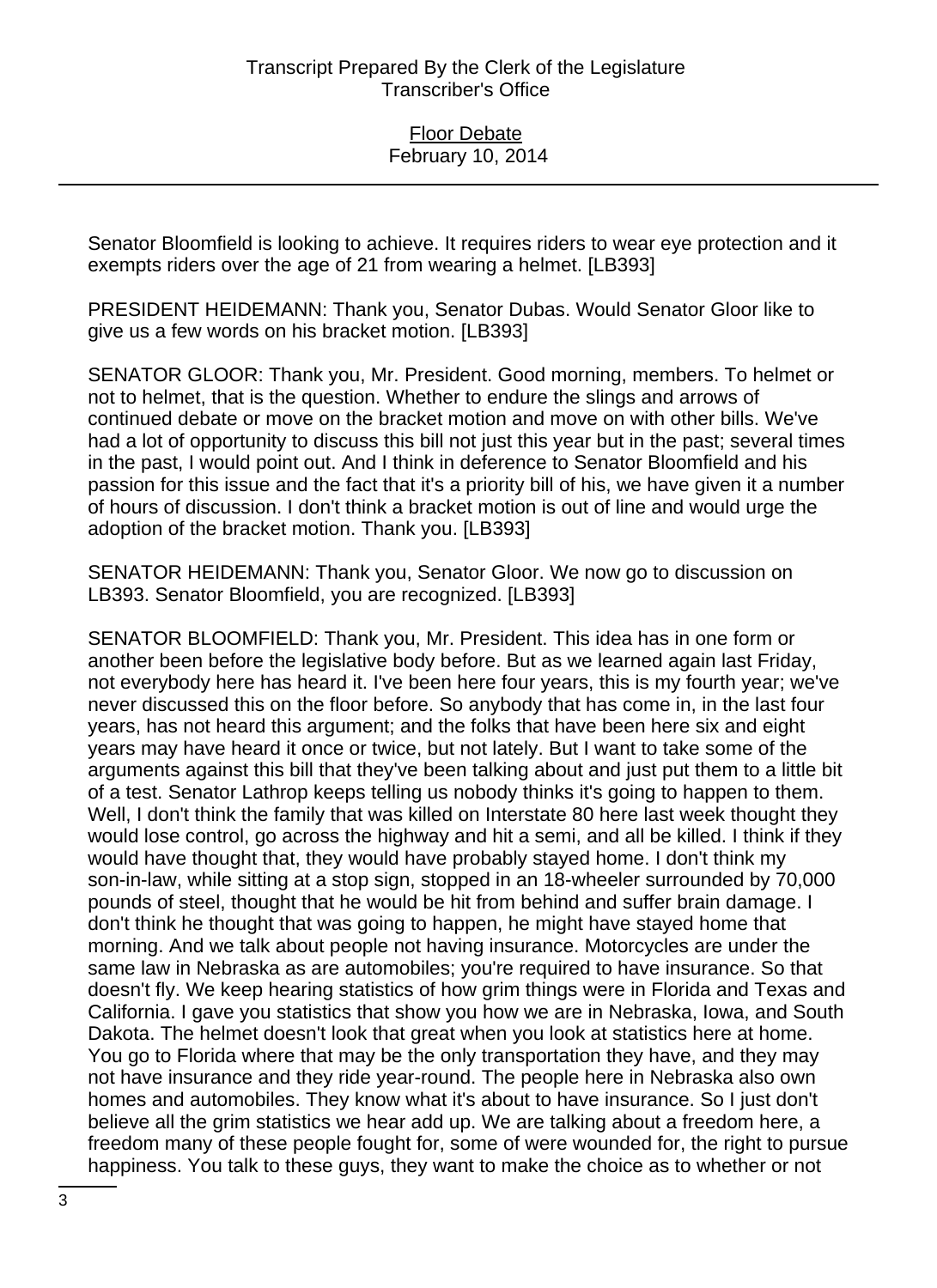#### Floor Debate February 10, 2014

they ride without a helmet. They just may want to ride in a parade without a helmet; they may wear it all the other time. But under Nebraska law they can't ride in a parade down main street without their helmet. When we had the Legion Riders come through, they can't take their helmet off and ride as they escort a fallen comrade. There are many, many reasons to give them back their little bit of freedom. The dollars and cents that we talk about saving is not a reason to keep that freedom away from them. There is no price we can put on freedom. Thank you. [LB393]

PRESIDENT HEIDEMANN: Thank you, Senator Bloomfield. Those wishing to speak on the bracket motion, we have Senator Kintner, Lathrop, Campbell, Schumacher, and Gloor. Senator Kintner, you are recognized. [LB393]

SENATOR KINTNER: Well, thank you, Mr. President. You know, I think it's pretty well documented, I'm not sure I can say that much more that I haven't already said, that I despise these laws that seek to protect people from themselves. I mean, jeez, if that's not the definition of a nanny state I don't know what is. But then we have the other crowd, we have some of who I think the biggest spenders in this body are coming back and saying...they're trying to be fiscal hawks now, saying, well jeez, if someone gets hurt, they'll be on Medicaid and it's going to bankrupt the system. So what we have is we have created a big welfare state called Medicaid and now we have to take away your liberty in order not to bankrupt the welfare state that we have created. I really think that that's backward logic. I think it makes more sense to start to dismantle the welfare state so it doesn't bankrupt us. And then some of those same senators are going to come back in about three weeks and say, we need to expand Medicaid; we need to make the welfare state bigger, after they're trying to protect the welfare state right here. And when the welfare state gets bigger, we're going to come after your liberties even more because we have to control how you live your life or we're going to pay for your medical care; well, you can't be riding a motorcycle without a helmet, you can't be smoking, you can't be eating, you know, cheeseburgers and stuff. So, you know, these are the kind of things that when the government creates a nanny state to take care of you, that, you know, they have to come back and try to protect that nanny state and protect you from yourself in order not to bankrupt the nanny state. So I think the logic here is not very sound logic. I think that I will yield the rest of my time to Senator Bloomfield and I appreciate Senator Bloomfield for fighting the good fight here. You don't know how much people across this state appreciate what you've done. And by the way, I've got a bunch of e-mails to prove it, so. I'll yield my time to Senator Bloomfield. [LB393]

PRESIDENT HEIDEMANN: Senator Bloomfield, 3 minutes. [LB393]

SENATOR BLOOMFIELD: Thank you, Mr. President, and thank you, Senator Kintner. I too have received a fair number of e-mails. They're running about 20 to 1 to repeal this bill. I gave statistics last week that show that Nebraska doesn't fare that well with their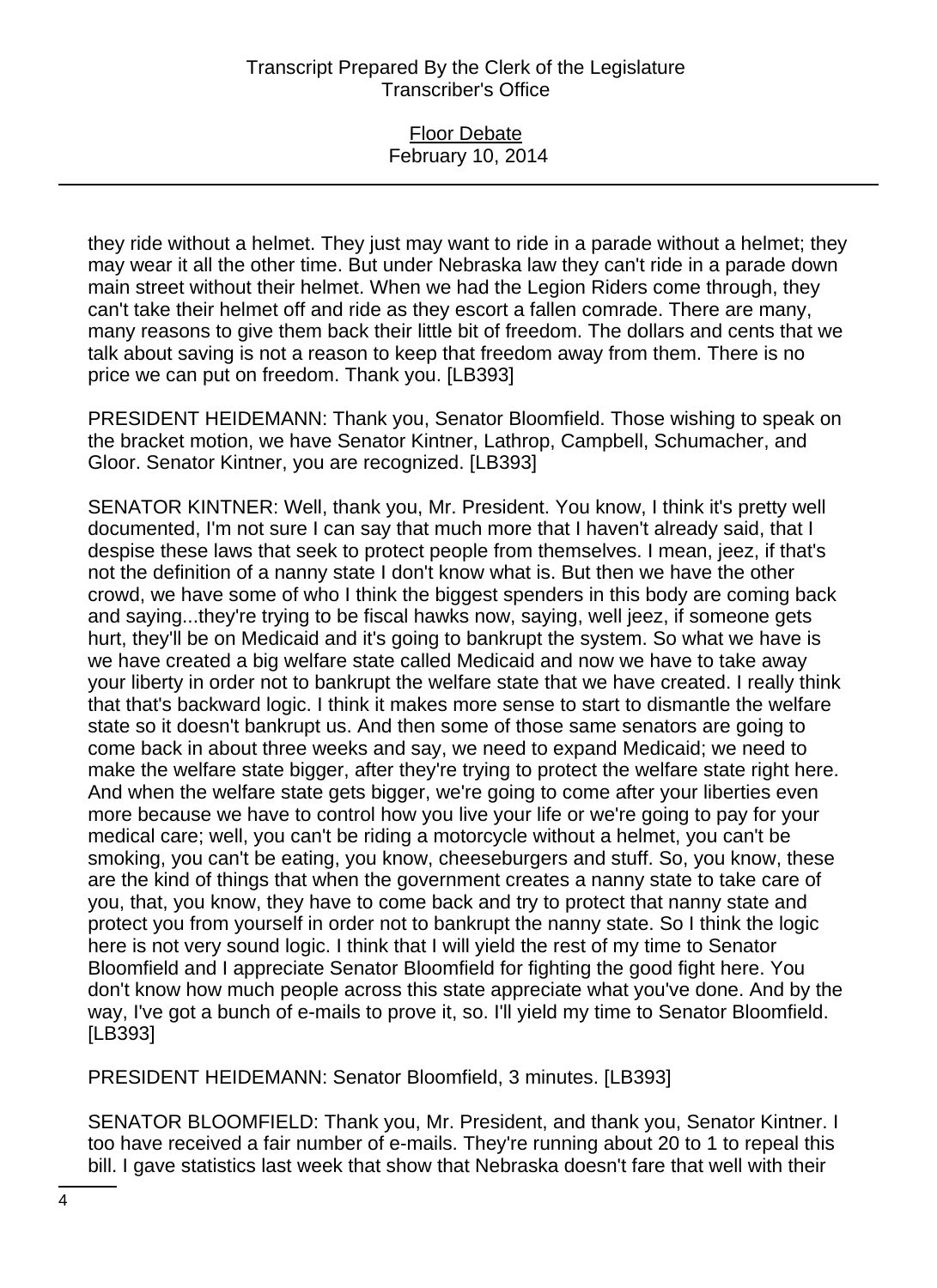### Floor Debate February 10, 2014

helmets and injuries, compared, you know, with the number of registrations and the number of licenses. We don't do that good. I have here this morning--and if you want them I'll get them printed and pass them out--the statistics on fatalities. South Dakota usually has the highest. Iowa, with no helmet law, usually has the lowest. I think probably in South Dakota a lot of that high number goes to the drinking and riding that we see around Sturgis. It doesn't break out in the statistics but I have to think that it goes to the alcohol-related accidents. We just need to watch very carefully the liberties we give away in this state. We all laughed when Bloomberg came out with a limit on how much soda you could drink. We're not above doing that here in Nebraska if we let this thing continue to go on. There is no end to government overreach unless the people of the state of Nebraska or the United States stand up and say, enough. I think we've reached that point on motorcycle helmets. [LB393]

PRESIDENT HEIDEMANN: One minute. [LB393]

SENATOR BLOOMFIELD: Again, my e-mail is running overwhelmingly in support, 20 to 1. Let's lift this hindrance to tourism and business in Nebraska. I think if we let the bikes in, we may see businesses opening up to take care of those extra bikes that come in. This can be an economic development, a good for outstate Nebraska. Let's get this done. Thank you. [LB393]

PRESIDENT HEIDEMANN: Thank you, Senator Kintner and Senator Bloomfield. (Doctor of the day and visitors introduced.) Senator Lathrop, you are recognized. [LB393]

SENATOR LATHROP: Thank you, Mr. President; and colleagues, good morning. I hope you had a good weekend. I expect that we'll probably get to a vote on the bracket sometime this morning, and we'll kind of find out where we're at. And so I thought I would use this opportunity to maybe summarize some of the arguments that I think weigh in favor of opposing or weigh in opposition to LB393. The bill itself would allow those over 21 to make the decision whether to have a helmet on or not when they ride a motorcycle. Other states that have done this have found that even among the youthful rider, among those who are under 21 they have 40 percent compliance. So what happens with this type of a bill, with this type of a motor helmet statute, is it becomes unenforceable. And then we looked at and we have talked about the fact that if you repeal this statute and we look at the effect this has had in other states, that we will see a dramatic increase in the number of deaths resulting from motorcycle accidents and we will see a dramatic increase in the number of brain injuries that occur following a motorcycle accident. And we also talked about, and it is the fact, that when these additional riders are killed, when these additional riders suffer brain injuries, those costs are passed on to society. And that makes this more than just a decision about whether I should be able to make the decision myself. My friend, Senator Kintner, again brought up the nanny state, which is puzzling. Senator Kintner oftentimes stands up and talks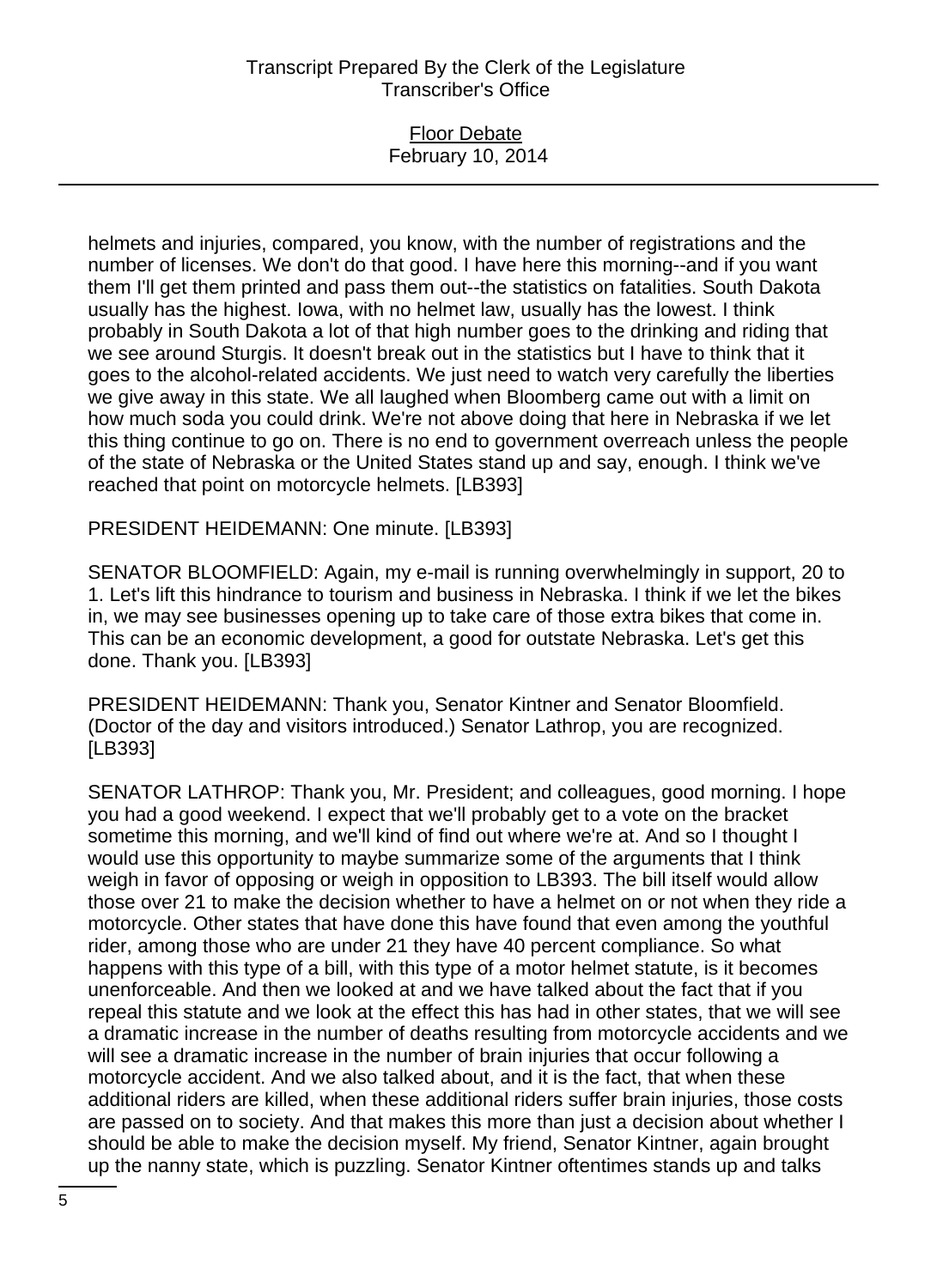### Floor Debate February 10, 2014

about spending; we need to have spending cuts; we're spending too much money. He'll oppose the expansion of Medicaid for the poor, for the working poor in the state, but if Medicaid is to pay for these new brain injuries, that's okay. We are policymakers here, and when we attempt to support our position by labeling this a nanny state issue, we miss the point. The state of Nebraska will end up picking up the long-term costs of these additional brain injuries, because, colleagues, most people don't have the health plan that's going to keep them in the nursing home or in the long-term care or provide for their long-term care needs: the occupational therapy, the physical therapy, the things that you need in a nursing home when you have a brain injury that leaves you in a persistent vegetative state. We'll pay that cost. So don't be misled. This is our first bill on the expansion of Medicaid. And if you are one of those folks who oppose the expansion of Medicaid, give this one some thought, because we will expand Medicaid; we will expand the expense associated with the care of these brand-new brain injuries--and it's expensive. I've seen...I have seen myself, in my own professional life, cost estimates to keep someone comfortable after they've suffered a traumatic brain injury that leaves them in a persistent vegetative state. [LB393]

PRESIDENT HEIDEMANN: One minute. [LB393]

SENATOR LATHROP: And, Senator Bloomfield, it is in the millions. It is in the millions. And invariably, Medicaid is the one that picks it up. So it isn't just, should these people be able to make a decision? As we try to decide today what your vote is going to be on the bracket, understand that it has implications in terms of the state's budget, in terms of whether we are going to spend more money on Medicaid on the long-term care costs of those people who suffer brain injuries. And, believe me, we will double the number of brain injuries. We will have probably 40 more brain injuries a year if we repeal this, and we don't have to guess about that. This is the experience of those states that have repealed their helmet bills. They know, we know, it's going to happen; it's going to happen. And I think those are the... [LB393]

PRESIDENT HEIDEMANN: Time. [LB393]

SENATOR LATHROP: ...strongest arguments for opposition to LB393. Thank you. [LB393]

PRESIDENT HEIDEMANN: Thank you, Senator Lathrop. Senator Campbell, you are recognized. [LB393]

SENATOR CAMPBELL: Thank you, Mr. President and colleagues of the Legislature. You know, I appreciate the discussion certainly of the cost with regard to Medicaid. We'll be spending more time on that in this session. But keep in mind that this isn't just the cost of medical care that we might consider. We should consider also the cost to the individual and the lost productivity and perhaps a lifetime cost to them, because it's also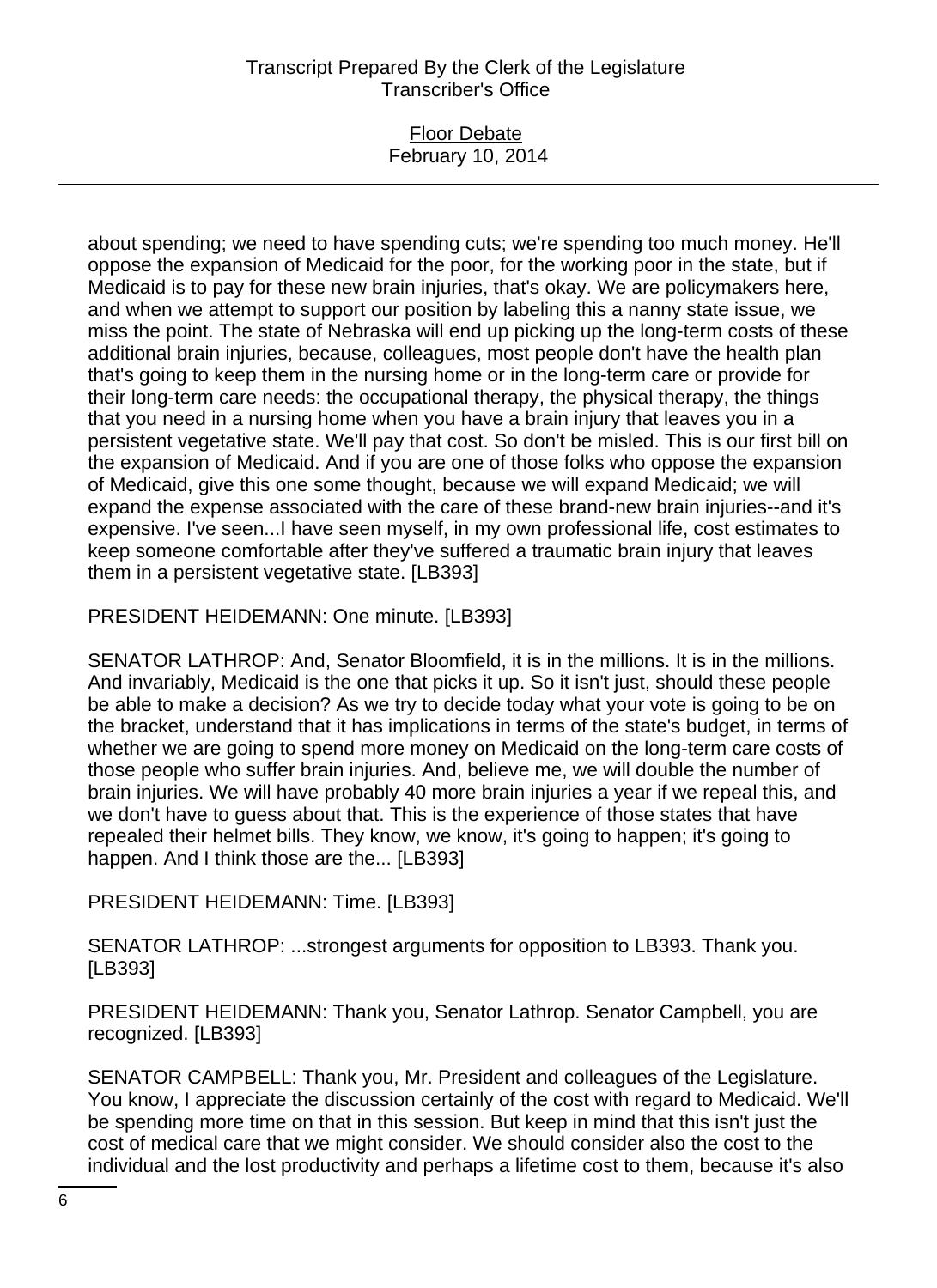### Floor Debate February 10, 2014

a cost to their families and to the people that they work with and to their friends. So let's not just assume that the medical cost is the only one that we are discussing today. Last week, when we discussed this, I tried to raise some issues with regard to studies that might have been published regarding motorcycle helmets. And you say, well, you know, it's just another study, it's another statistic. But the point is, is that we can learn from studies that have looked at this law. And one of the most interesting ones that I had an opportunity to review was from the Johns Hopkins Bloomberg School of Public Health, and it was an implication of public policy in a post repeal in a specific county in Florida. And the researchers--one, a physician, and one with an MBA--started taking a look at all the implications of what happened after the repeal in Florida in that county. And I want to give you some snippets of what is in this report to emphasize the totality of issues that we're looking at. The use of motorcycle helmets in Palm Beach County decreased substantially after 2000, which was the year of the repeal. Nonhelmeted riders were associated with a higher rate of fatality and a higher incidence of injury to the head and the face. The study confirmed that motorcycle injuries result in a substantial cost to society. The absence of a universal helmet law resulted in a decrease in helmet use, exposing riders to a higher risk of fatality and a higher risk of injury. The cost of care for all riders was substantial, and the low rate of health insurance shifts the financial burden to the healthcare system and society. In the report, as it began to look at specific issues, it indicated that motorcycles represent less than 3 percent of the registered vehicles, and this is nationwide; but .3 percent of vehicle miles traveled yet account for approximately 9 percent of motor vehicle fatalities. That alone should tell us that there is a problem. The relative risk of death per vehicle miles traveled is 30 times higher on a motorcycle compared to other motor vehicles. Fatalities are only the tip of the iceberg, and that is really what we are trying to impress upon all of you. The societal cost of injury is enormous. Healthcare charges for the treatment of injury represent only a portion of the total... [LB393]

PRESIDENT HEIDEMANN: One minute. [LB393]

SENATOR CAMPBELL: Thank you, Mr. President...financial costs. Other costs include those associated with loss of income, productivity, and property. Social costs are harder to measure but include pain, suffering, reduced quality of life, lost human potential, and disrupted families. The ethical debate generally centers on restrictions to personal freedom and civil liberties. The question often raised to balance the argument is whether nonhelmeted riders create an injustice for society by the increased economic and social burden. Colleagues, I hope to share with you some more information from this very important study as we go along in the debate. Thank you, Mr. President. [LB393]

PRESIDENT HEIDEMANN: Thank you, Senator Campbell. Senator Schumacher, you are recognized. [LB393]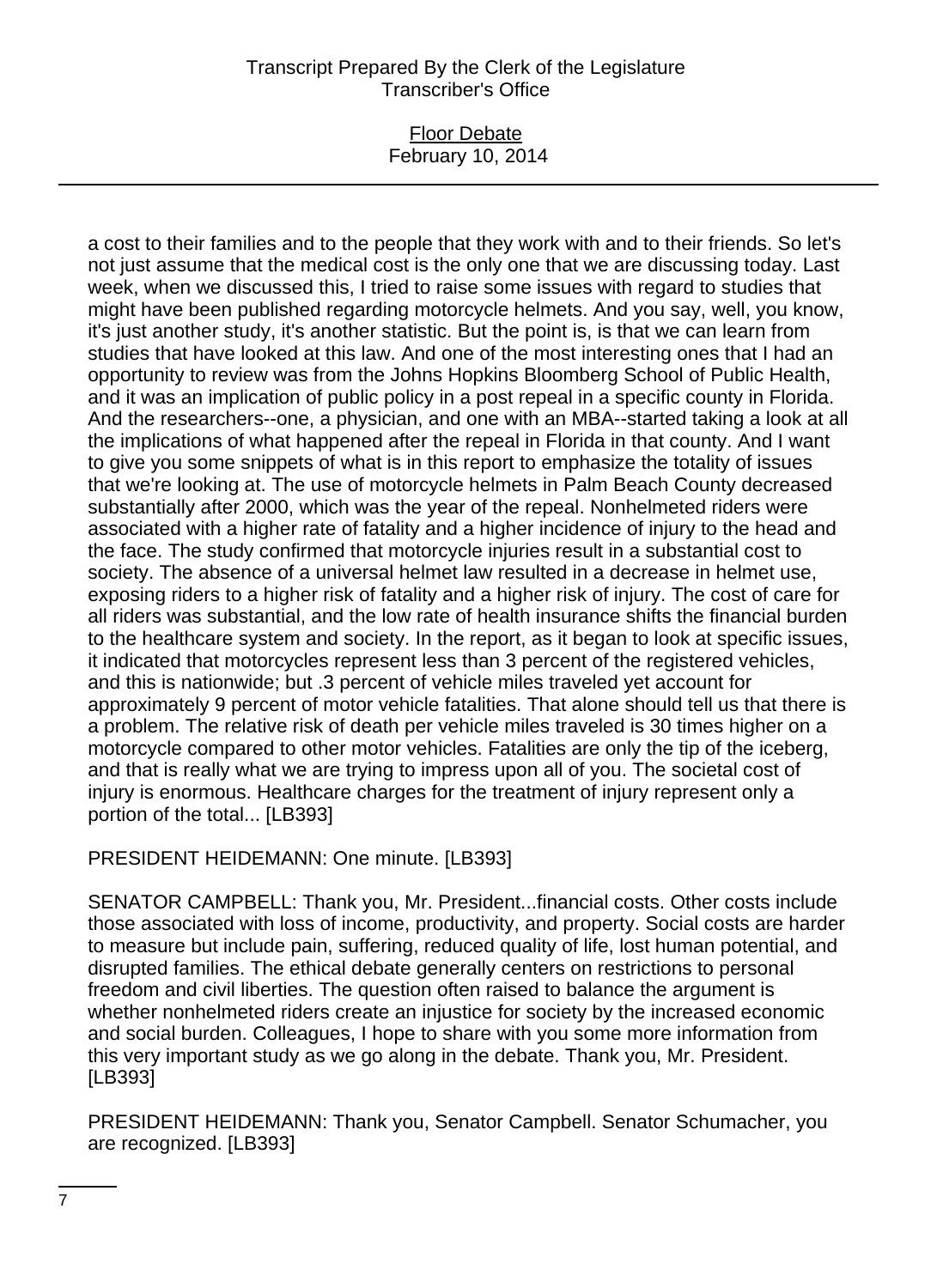### Floor Debate February 10, 2014

SENATOR SCHUMACHER: Thank you, Mr. President and members of the body. Occasionally I like to watch Star Trek. And if you are at all a fan of Star Trek, you've noticed the weird shaped heads of some of the people from other planets. One has to ask, what God would have created a head that looks like that? What system of evolution would have evolved a head that looks like that? And I think I know now: Those aren't heads, those are helmets. You see, there must have been a legislature on those galaxies and on those planets that decided that the head was not strong enough and that you needed at a certain stage to epoxy a helmet to it; and the artists all got together and they epoxied helmets to these creatures. And they had arguments about whether or not they should epoxy helmets to these creatures, and the arguments went like this: Head injuries are terribly expensive things; we need to make sure we eliminate or reduce the cost of head injuries, because even they had medical systems and medical costs even with the tricorder that Dr. McCoy had. So they looked at the sextant and undoubtedly they started out with things like, you need a helmet to ride a horse or maybe a bicycle or a motorcycle. And then they sat down with the math, and the math became very, very clear, because there wasn't the risk and the cost coming from horses or bicycles or motorcycles or football games or people falling down the stairs in their own homes; the risk was from any type of vehicle at all. The risk was from tripping on a piece of ice. And consistent with our social and medical costs data, there are far more people with head injuries costing the system lots and lots of money from injuries that are nonmotorcycle related than to those that are motorcycle related. And so the logical thing on these planets and they galaxies was to say, everybody needs a helmet for everything, because the skull is just too thin. So let's, if we're going to impair liberty, put creative helmets on all these creatures. There is social costs from head injuries. But the incidence of head injuries from nonmotorcycle things justify action there far greater than for motorcycles. It is easy to restrict liberty when you are restricting someone else's liberty and you can think of all kinds of reasons why you shouldn't restrict liberty when it's your liberty that's being targeted. Sometimes it's kind of fun to poke at Senator Kintner because he makes these arguments for liberty. But if you listen closely, there's a grain of truth in those arguments. The spirit of risk has value. A society that cannot accept risk will not go far. The spirit of liberty has value, and to the extent we try to prevent every risk, we try to overcompensate for every possible eventuality, we restrict our ability to find opportunity, we restrict... [LB393]

#### PRESIDENT HEIDEMANN: One minute. [LB393]

SENATOR SCHUMACHER: ...our sense of risk and its value. And that cost is immeasurable when compared to the cost that we've been talking about in terms of medical care; particularly, a misappropriated cost, when the motorcycles aren't the cause of all the head injury expense and we are doing nothing to address the other areas. Risk has value. Freedom has value. Liberty has value. Personal responsibility has value. And at some point an arbitrary decision is made as to where society, absolute need for restriction of liberty is greater than the value of liberty. And in this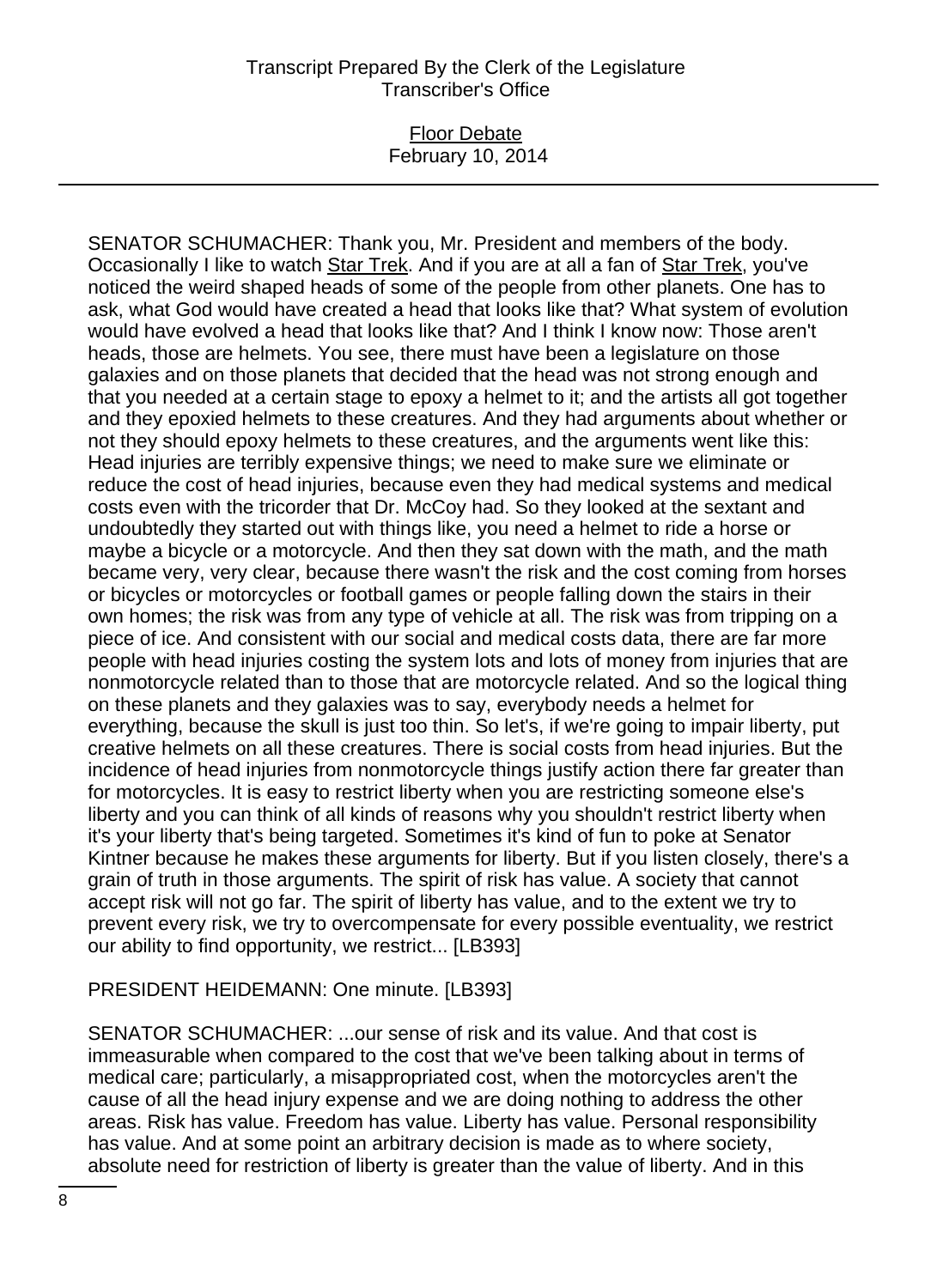case I must side with the individual, with liberty, with freedom and the pursuit of happiness. [LB393]

PRESIDENT HEIDEMANN: Time. Thank you, Senator Schumacher. Senator Harms, you are recognized. [LB393]

SENATOR HARMS: Thank you, Mr. President. Mr. President, how many times is this for me on bracketing? [LB393]

PRESIDENT HEIDEMANN: What did you ask, Senator? [LB393]

SENATOR HARMS: How many times have I spoke on bracketing? [LB393]

PRESIDENT HEIDEMANN: This is a new day. We start over again. [LB393]

SENATOR HARMS: Okay. All right, thank you. [LB393]

PRESIDENT HEIDEMANN: This will be your first time, Senator. [LB393]

SENATOR HARMS: Thank you, and I appreciate that. Senator Kintner, would you yield? [LB393]

PRESIDENT HEIDEMANN: Senator Kintner, will you yield? [LB393]

SENATOR KINTNER: I certainly will. [LB393]

SENATOR HARMS: Senator Kintner, I appreciate your position that you take a lot of times, you're ultraconservative and there's absolutely nothing wrong with that. I just want to talk to you a little bit about the graph that was handed out. When you look at that and you look at the number of deaths that we've had in 2012, you look at the injuries we've had, the property damages we've had, which totals up to costing this state about \$51 million. Are you saying that you don't believe that the state should step up to that and pay that \$51 million? Because the positions you're taking again are ultraconservative and I don't object to that, but are you saying to us and to the public that you don't think we should bother with that; that we should not pay for that and that should not be a part of our budget? [LB393]

SENATOR KINTNER: A great question, Senator Harms. And I...so I do want to say this before I answer your question, that I understand that your motives are the purest and you totally believe in everything you're saying and that you believe that this is an appropriate use of the force of the state. But to answer your question, I think the state should allow people...people know what happens when you get on a motorcycle. They know what happens if they go down at 65 miles an hour. People are well aware of that,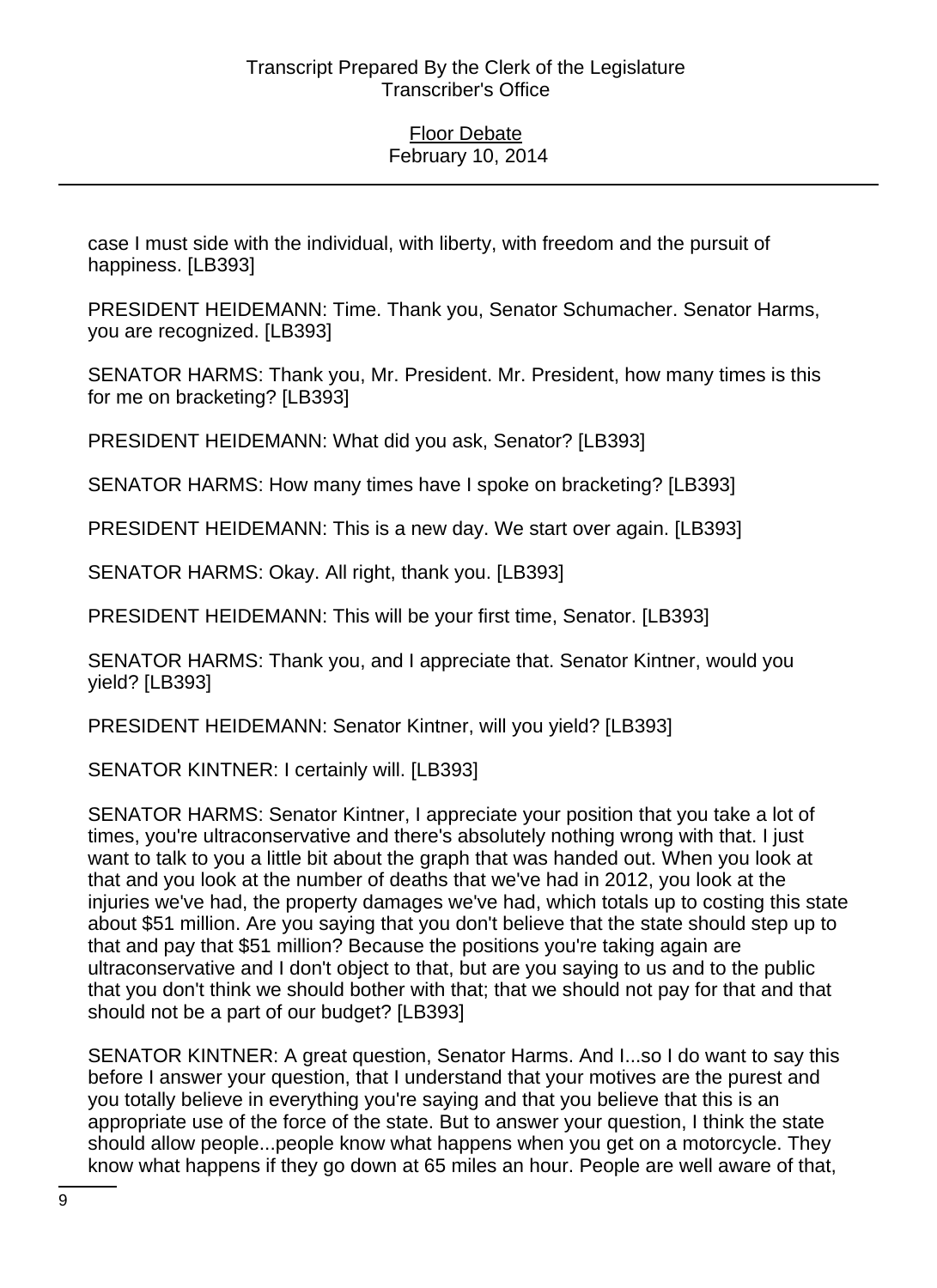and I don't know any motorcycle operator that's not aware of that. So really the question to me is, are we going to protect people from their own actions or are we going to allow them to assess the risks, like I did, and decide if they want to participate in riding on or driving or operating a motorcycle? [LB393]

SENATOR HARMS: Thank you, Senator Kintner. You really didn't answer my question. My point was, and I'm not going to ask you again, is that I just want to know whether you think we should pay the bill for the \$51 million, roughly? And I'm assuming from your discussion maybe you don't; but that's okay. One of the things...thanks again, thank you very much. One of the things, though, that I wanted to bring to your attention, we always seem to want to exclude what happens in other states when they go back and forth. And so I wanted to share with you just a moment, when Nebraska reinstated its universal helmet use law, acute medical charges for injury motorists declined 38 percent--38 percent. Are you telling me that this doesn't work? Are you saying to the public that this does not happen, this does not work; that you can wear a helmet and you won't be safe or it's your choice? You know, earlier, I asked a question of one of my colleagues about choice on this mike. And when you're dead, which happens to a number of people, like 22 in 2012, choice didn't help you. When you have a serious injury, a long-term medical cost, choice didn't really help that individual. When you are going to have continuous care for the rest of your life that destroys your family, you cannot provide for your family, you can't be a parent like you would want to be, choice didn't help you, colleagues. [LB393]

PRESIDENT HEIDEMANN: One minute. [LB393]

SENATOR HARMS: Thank you, Mr. President. So I want to point out the fact is that there's a lot of responsibility that comes to choice. But I'm telling you, when your insurance runs out, who picks up that cost? Who picks up this \$54 million or \$51 million that we have? Whose responsibility is it? I think we know what the answer to that question is. It's our responsibility. And I will tell you just to look at the facts carefully. Even the U.S. Supreme Court would not even hear a complaint by a person who objected to the helmet law. That ought to tell us something. Even the highest court in the land simply says that that's not worth talking about. Another factor that I wanted to bring to your attention is, the Government Accountability Office, which we refer often to as the GAO, say if the laws requiring all the motorists to wear helmets are only strategically proven to be effective in reducing motor vehicle fatalities. [LB393]

PRESIDENT HEIDEMANN: Time. [LB393]

SENATOR HARMS: Thank you, Mr. President. [LB393]

PRESIDENT HEIDEMANN: Thank you, Senator Harms. Senator Bloomfield, you're recognized. [LB393]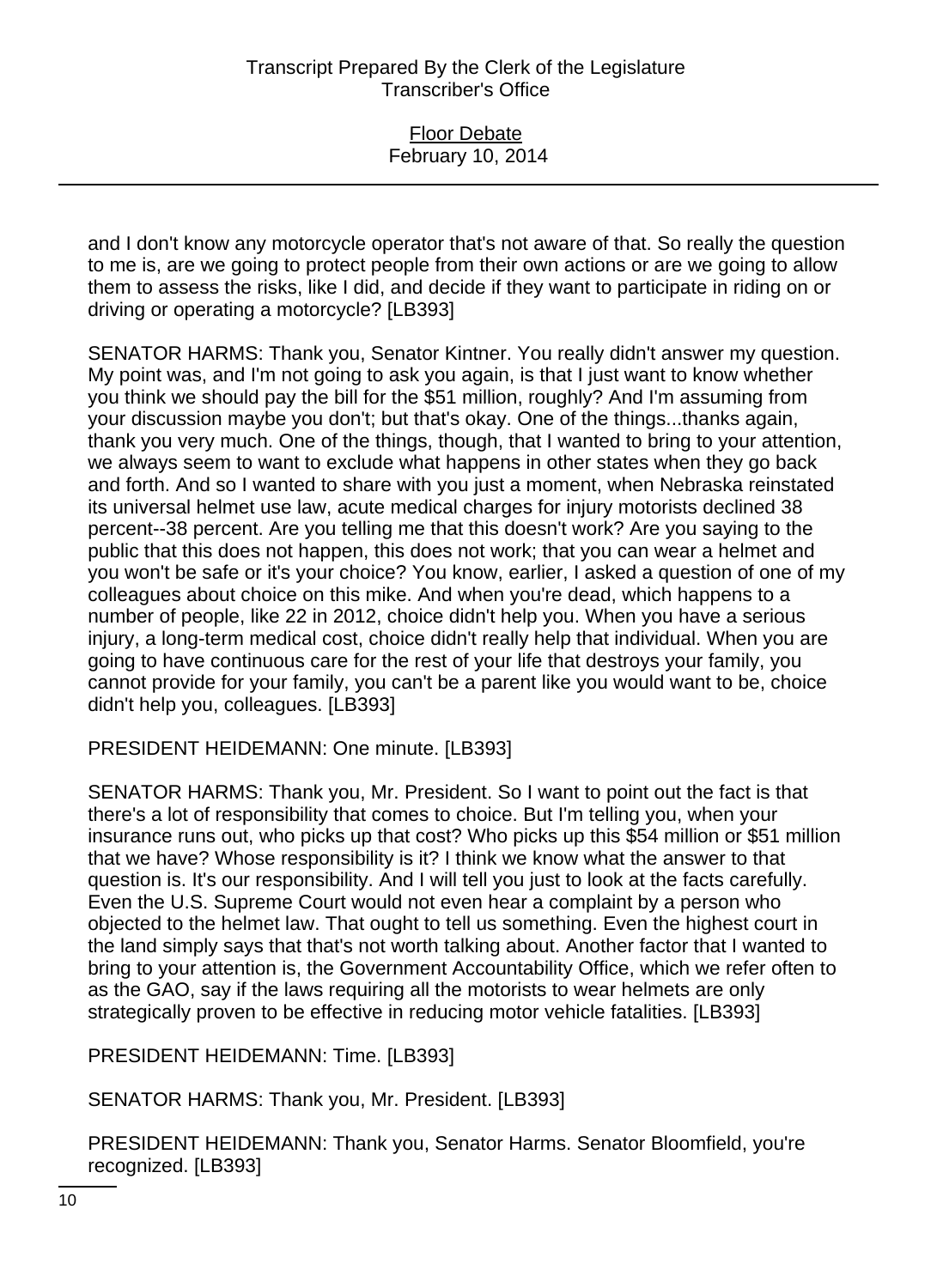### Floor Debate February 10, 2014

SENATOR BLOOMFIELD: Thank you, Mr. President. Senator Harms just gave us some statistics on how much the injuries went down when this law was reinstated. What he failed to give you was the number of riders that no longer come to Nebraska. They ride around the state, extra miles, to avoid us. We have people here in Lincoln that I know that ride straight south to Kansas, ride to Colorado, up across Wyoming, to get back into Sturgis or South Dakota, the Black Hills, where they want to ride. Those numbers don't show up in their statistics. My wife worked for well over 20 years with severely and profoundly handicapped children. A very high percentage of them suffered brain injury from parental abuse, being flung up against a wall, being shaken badly. Let's deal with that and not with 21-year-old people that want the freedom to ride and the freedom to decide whether or not they want to wear a protective helmet. Again, freedom has no price. Too many people have bled and died for that belief for me to ignore it. I passed around a couple handouts again. One of them shows the number of deaths and cost for teen drivers, aged 15-19. There are more of them cause death than all the motorcycle riders. There are more of those injured than all the motorcycle riders. I have the same thing on accidents involving alcohol. Four times as many deaths. And we have a law on the book that says you can't do that. Too many laws are not the answer. It just is time to let Nebraskans choose whether or not they wish to wear their helmet. We can talk statistics back and forth here or we can throw numbers back and forth at one another. The one thing that does not go away is the cost the American solider, the American people have paid for freedom, and the government's desire to take it away from them. Thank you. [LB393]

PRESIDENT HEIDEMANN: Thank you, Senator Bloomfield. Senator Avery, you are recognized. [LB393]

SENATOR AVERY: Thank you, Mr. President. You will remember that I moved to divide the question early on when we began this debate, and the reason I did that was to have an opportunity to consider Section 2 separately, because in Section 2 is an amendment added to the bill by the committee that embodied a bill of mine which was LB181. And that bill was a requirement that would restrict motorcycle riders from putting children on motorcycles that would be in danger. And the reason why I wanted to have that separate discussion is that I, as you all know, do not support repealing the helmet law that we have on the books now, and...but I do think that we need to have additional protection for young children who are often put on motorcycles. In fact, in the summer of 2012, a Lincoln man was charged with neglect of a child; in fact, I think the charge was actually negligent child abuse, because his 3-year-old son fell off the back of his moving motorcycle. Three years old. He arrived at his court date with the child on the motorcycle again, with a helmet on the child's...not on the child's head; it was too big to fit on the child's head and was flopping on the back of his shoulder with the strap around his throat. The kid was hanging on, desperately trying to keep from falling off. That is absolutely ridiculous that we do not have any protection in the current law for that kind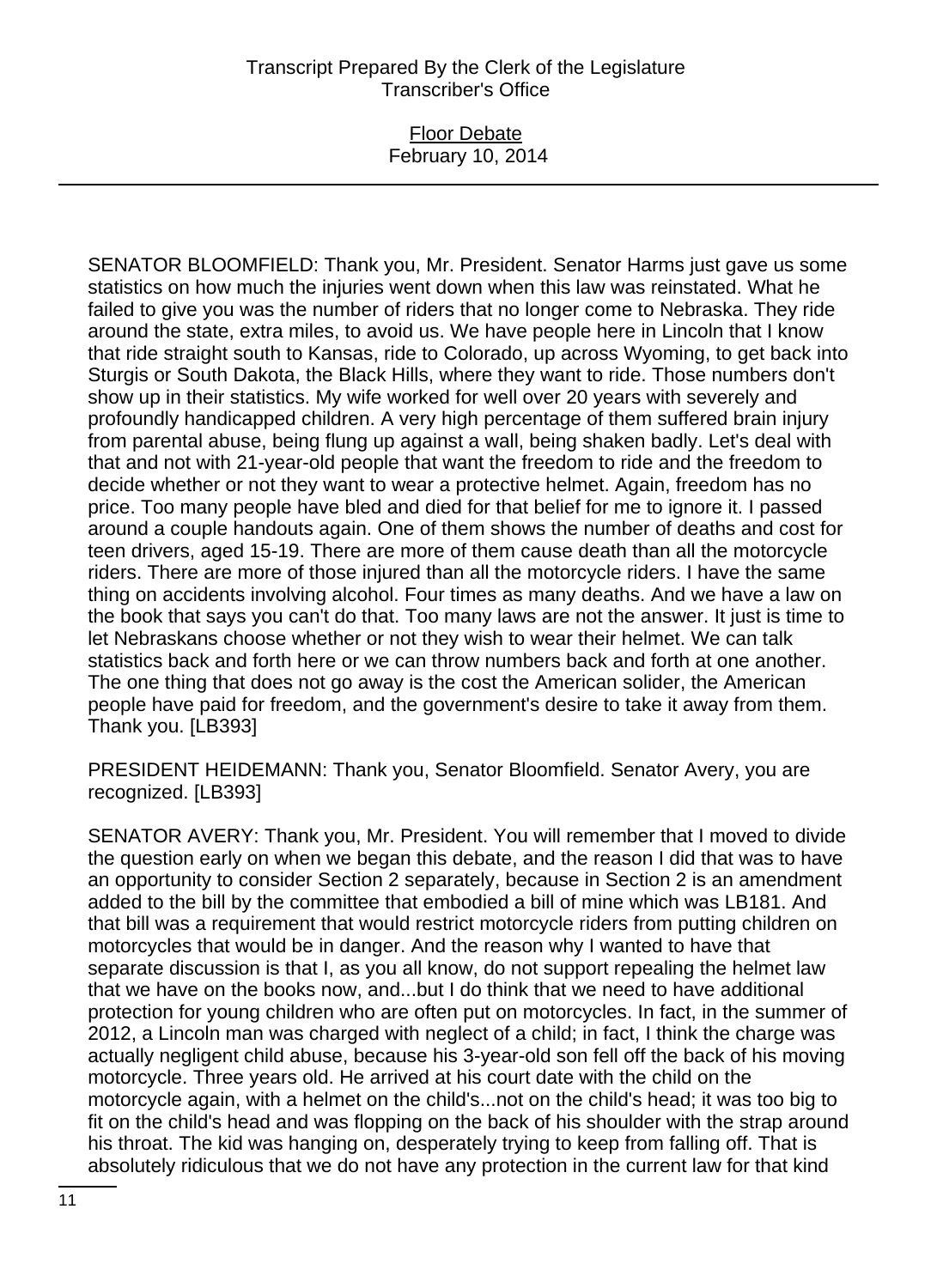#### Floor Debate February 10, 2014

of behavior. The Lincoln Police Department charged him with negligent child abuse, and they admitted at the time that there were no traffic laws specifically addressing whether a child can ride on the back of a motorcycle. So you will notice in that amendment that the restriction would be a height restriction; that children under 48 inches cannot--tall, 48 inches tall--cannot ride on motorcycles as a passenger. After I had introduced this bill, back in March of last year, I received a letter from a mother. It was a letter actually sent to Senator Dubas as Chair of the Transportation and Telecommunications Committee, and a copy of it was sent to me. And this mother was very concerned because she has a 7-year-old child who is riding on the back of his father's motorcycle, despite the mother's objections. She says this bill is very personal to her because her son is being consistently exposed to danger that she thinks is too risky, and that--despite what Senator Schumacher said, risk ought to be a part of every society--we should not subject our children to these kinds of unnecessary risks. She went on to say that since his father is quite large, the kid's arms do not fit around his waist and he has to... [LB393 LB181]

PRESIDENT HEIDEMANN: One minute. [LB393]

SENATOR AVERY: ...hang on to his father's shirt in order to keep from falling off. She and the father are divorced, so she has very little influence over the father's behavior. He continues to put the child on the back of the motorcycle despite her continuing objections. She says, tears come to my eyes writing this letter because besides trying to change the law, there is nothing I can do to protect my child. We may not get to this amendment because I expect this bracket motion to be successful and I intend to vote for it, and I'm willing to sacrifice what I know is a good bill and a good amendment in order to keep the helmet law in place. I urge you to join me in that effort. Thank you, Mr. President. [LB393]

PRESIDENT HEIDEMANN: Thank you, Senator Avery. Senator Johnson, you're up next and recognized. [LB393]

SENATOR JOHNSON: Thank you, Mr. President. Last week I talked a little bit about an incident that a college friend of mine, her husband was killed on a motorcycle accident, and I'm going to talk about freedom of choice. When he rode his bike in Nebraska, he knew it was the right thing to do, he always wore his helmet. He went up to Sturgis and kept the helmet on until he got there, and was part of the events going on up there; and just riding on the street he made a choice and decided not to wear his helmet. He hit something at a relatively low rate of speed and lost control of the bike. Now this gentleman is probably in his early 60s at the time, this was ten years ago, and I know he had been riding a bike for a long time. I thought about an amendment that would cover those people that just got a license and maybe they needed to wear a helmet for a year, if we were going to try and move this forward. But he would have not been in that class, that's for sure. But that bike went over. He hit his head on the concrete, and emergency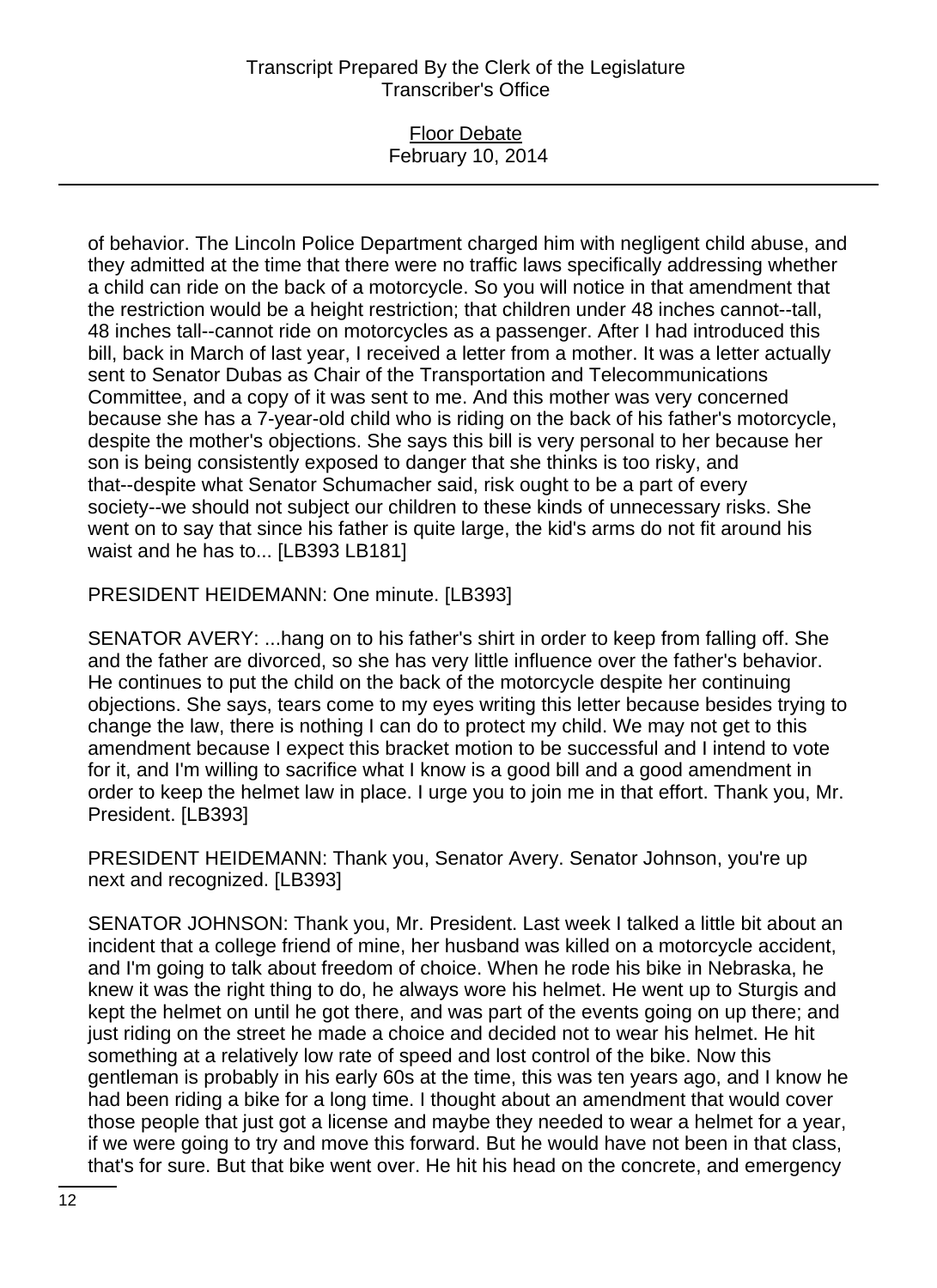Floor Debate February 10, 2014

vehicles were there right away and rushed him to the hospital, and he was gone. I remember his wife saying--this was some time after the fatality--that she was still mad at him for not wearing his helmet. He knew it was the right thing to do but he made a choice. I'm not for overregulating, as I've stated before. But sometimes we have to protect ourselves and sometimes we have to go a little bit overboard. I still support the bill as it stands today and will support the bracket motion. Thank you, Mr. President. [LB393]

PRESIDENT HEIDEMANN: Thank you, Senator Johnson. Senator Schumacher, you are up next and recognized. [LB393]

SENATOR SCHUMACHER: Thank you, Mr. President and members of the body. In listening to Senator Bloomfield's presentation a minute ago and where he explained that folks who would normally travel through Nebraska are driving around Nebraska extending the length of their trips to avoid Nebraska, it occurred to me if you have 25 percent increase in the length of your trip because you have to drive around Nebraska, then as a total social cost your risk, the risk of head injury, goes up by 25 percent. So really, by forcing people or setting the stage for people to make the decision to drive around Nebraska, we are increasing the social cost of head injuries. The shortest distance between two points is a direct line, not a 300-mile detour around a direct line. Motorcycles are dangerous things. Horses are dangerous things. Really, I guess, automobiles are. But motorcycles kill people. If we want to eliminate a large measure of social cost, let's eliminate motorcycles. On the three coroner calls that I can remember I was involved in, in all three cases I think there was a helmet involved. In one case, the motorcyclist flipped over, got thrown off the bike, and went sliding down the road and basically got crushed at the pelvis level by a light pole that he hit. He was dead on the scene. A dangerous thing. I would guess that if he would have survived, there would have been an expense. And maybe we should require body armor. Another one, he lost it, hit a bump on the road. He had a helmet on. Went tumbling head over head, head over heels, down the road probably 50-75 feet, and he was dead. Dangerous proposition. Another one, 4:00 in the morning, hit a curb, flew off the bike over the handlebars right into a tree, dead as a doornail. Motorcycles are dangerous propositions. Why don't we outlaw them? What is it in our psyche here that's trying to do the math to say, okay, we're going to intervene in personal liberty, in personal decision-making, here but not here. We're going to pick on motorcycles but not horses, bicycles, and other vehicles. What principle of law are we applying? If it's the sheer economics of saying, well, we don't want to have the burden of somebody with a head injury, then we should defeat this bracket motion and introduce an amendment to have an enhanced nonhelmet motorcycle licensing fee and require everybody through the state to buy, like a hunting license, a \$30-a-day permit, or something, to ride without a helmet, and put that in our kitty. That may be a better way to approach the system of cost rather than a restriction on liberty. But I finish as I began: When someone goes out of state, and it may be somebody from Ogallala that chooses to drive out to Wyoming to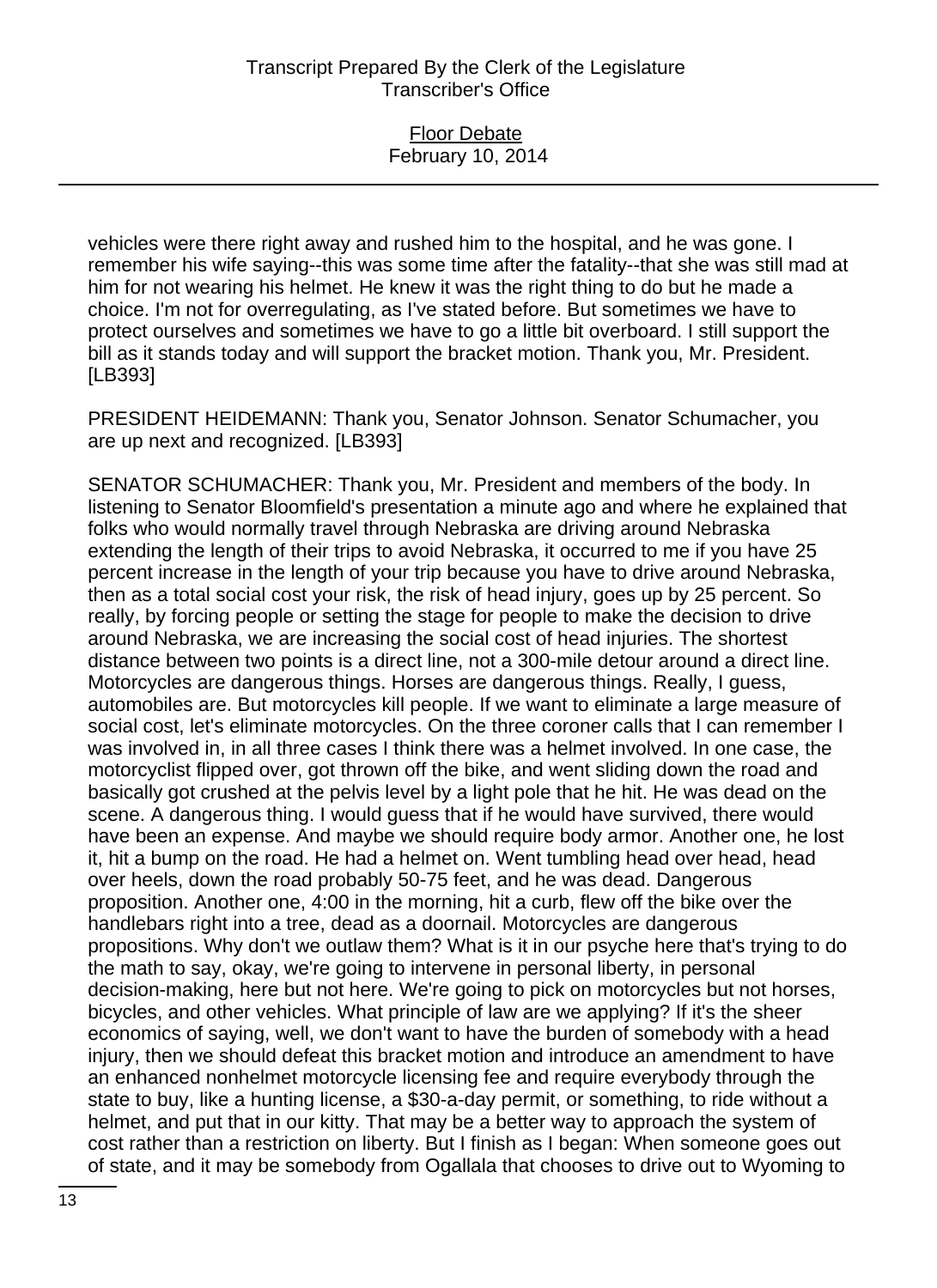head north to Sturgis or head into the mountains, when they are forced to go in something other than a straight line because of our helmet law, we increase the social risk of head injuries. We increase the probability because the mileage increases, because the road choices decrease. And what it boils down to, I think,... [LB393]

PRESIDENT HEIDEMANN: One minute. [LB393]

SENATOR SCHUMACHER: ...is our failure to articulate what rule of risk versus reward versus liberty versus the denial of liberty that we're operating here. And until we can articulate that here, and perhaps apply it to other things that we're going to be talking about this year and subsequent years, we shouldn't bracket it. We should continue the discussion. Thank you, Mr. President. [LB393]

PRESIDENT HEIDEMANN: Thank you, Senator Schumacher. Those wishing to speak on LB393, we have Senator Lautenbaugh, Coash, Harms, Bloomfield, Larson, Schilz, and Lathrop. Senator Lautenbaugh, you are recognized. [LB393]

SENATOR LAUTENBAUGH: Thank you, Mr. President and members of the body. And I do rise in opposition to the motion to bracket and in support of the underlying bill. And yeah, I have heard this a couple times since I've been here, and I supported the repeal both times, and with good reason, I think. And this is a personal freedom issue simply put, as Senator Bloomfield said, and as Senator Schumacher pointed out as well, I believe. And we do spend a lot of time here. Everything we do consists of drawing a line and where you draw the line. And it does bother me because I don't ride a motorcycle, so yeah, we're restricting what these people can do, and you know, it's no big deal, because I'm not a motorcycle rider. Back in the day when smoking bans were first contemplated and you'd see these people huddling outside trying to smoke cigarettes, most of us don't smoke cigarettes and stand out there in the cold every, you know, half hour to do that. So it really doesn't matter to us because we aren't them. I enjoy an occasional cigar and that's more of a commitment, so the cold weather really doesn't affect me because I'm just not going to do it when it's this cold. Forty-five minutes is way too long to be out there. But I think we have to be careful when we look at a very small subgroup and say, hey, those people are doing something and it's not something the majority of us do, and it can cost money if it goes awry, and so we should restrict it or ban it or curtail it. And in the end, we just don't really...I won't say we don't care, but in some cases we don't seem to care, because it isn't us. It's those people, whoever those people are. And I have a son who has a motorcycle. He's 24 years old...24 in March, I should say. He's an adult by any reasonable measure. And he has a helmet for himself and a helmet for his guest, and he spends a lot of time in Iowa and I don't know that he wears his helmet when he's over there. I hope so. I tell him to. It's the smart thing to do certainly. He has it with him. I believe he wears it. He has one for a guest to wear as well, even in Iowa and certainly in Nebraska. And that's his choice and it's my desire that he make that choice. But there is a point at which we have to let free people be free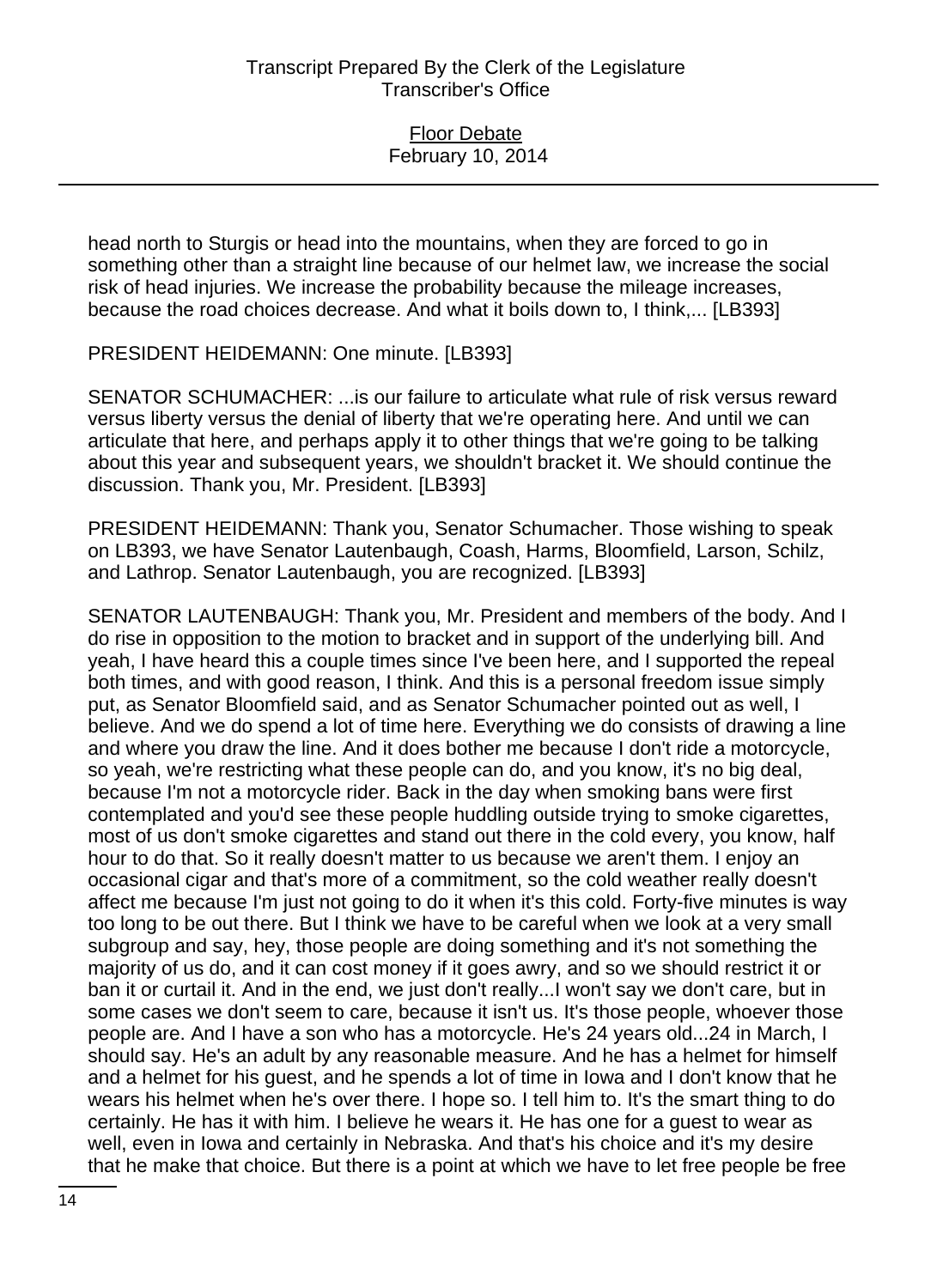#### Floor Debate February 10, 2014

people. And there are costs with that but there are also benefits with that. We've seen that. And you may think, well, this is a relatively trivial, to you, place to make this stand. But when you encourage a people to be a free people, there are free people in a lot of ways, and they feel free, and they do things that only free societies can do. There's a reason why command economies don't work even if they try to emulate a certain amount of economic freedom, because without freedom of thought and freedom of action, innovation doesn't work; innovation doesn't follow. We need to stay out of people's way to the greatest extent that we can. [LB393]

PRESIDENT HEIDEMANN: One minute. [LB393]

SENATOR LAUTENBAUGH: And this is one of those things. And again, we all again have to draw the line somewhere. I understand that. But there are many states that have gotten by just fine without helmet laws. Many states around us seem to be getting by just fine without helmet laws. And I would like those bikers on the way to Sturgis to be able to pass through Nebraska and not look at us as something they have to work around. I'm tired of Nebraska being a work-around. This will dovetail nicely into education, but I'm not going to go there today yet. I'm tired of the work-around. But focusing on the helmet issue, I don't want us to be the ride-around state either. This is a good bill brought with good intentions. And I urge you to please take a little step back toward freedom, oppose the bracket motion, and support the underlying bill. Thank you, Mr. President. [LB393]

PRESIDENT HEIDEMANN: Thank you, Senator Lautenbaugh. Senator Coash, you are next and recognized. [LB393]

SENATOR COASH: Question. [LB393]

PRESIDENT HEIDEMANN: The question has been called. Do I see five hands? I do see five hands. The question is, shall debate cease? All those in favor vote aye; all those opposed vote nay. Senator Coash. [LB393]

SENATOR COASH: A call of the house, please. [LB393]

PRESIDENT HEIDEMANN: There has been a request to place the house under call. The question is, shall the house go under call? All those in favor vote aye; all those opposed vote nay. Record, Mr. Clerk. [LB393]

CLERK: 37 ayes, 0 nays, Mr. President, to place the house under call. [LB393]

PRESIDENT HEIDEMANN: The house is under call. Senators, please record your presence. Those unexcused senators outside the Chamber, please return to the Chamber and record your presence. All unauthorized personnel please leave the floor.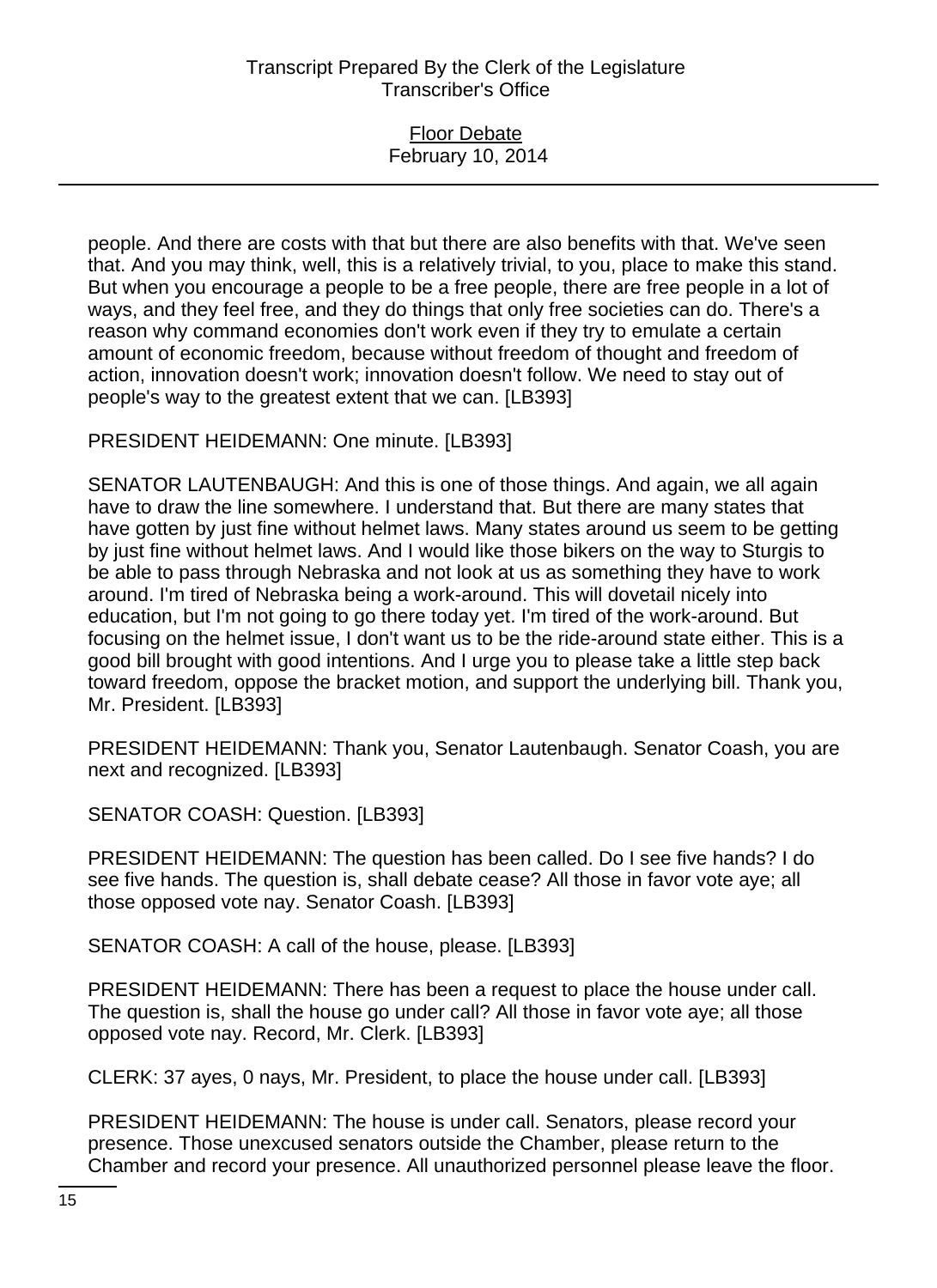The house is under call. Senator Chambers, would you please check in. Senator Coash, how would you like to proceed? [LB393]

SENATOR COASH: Roll call regular order. [LB393]

PRESIDENT HEIDEMANN: There has been a request for a roll call vote. The question is, shall debate cease? Mr. Clerk. [LB393]

CLERK: (Roll call vote taken, Legislative Journal pages 494-495.) 23 ayes, 24 nays, Mr. President, to cease debate. [LB393]

PRESIDENT HEIDEMANN: Debate does not cease. The next speaker in the queue is Senator Harms. We do raise the call. [LB393]

SENATOR HARMS: Thank you, Mr. President and colleagues. Well, this is going to tell us where we are. I still rise in opposition to this bill. You know, yesterday...or actually Friday afternoon, late, in my office, I received a telephone call from a gentleman in Rushville, Nebraska. And we talked a little bit about this bill, and one of the things he said that kind of caught my attention was the fact that he said he's been riding motorcycles since he was 8 years old. His father rode a motorcycle. He was taught all the safety rules and regulations that you should and a father who did a good job in preparing him to ride his motorcycle. After we were through with the conversation and I hung up, I thought a little bit about that conversation, because if people like this gentleman who's been riding for a long time, has a real good feel for the motorcycle, but, you know, colleagues, there are an awfully lot of people who are weekend riders and they're usually the ones that get themselves into difficulty. They're usually the ones who get killed. They're usually the ones who hurt themselves pretty severely, and they're usually the ones that in many cases will be involved in long-term care. The very thing that this law does, and let me give you an example of the people who are less than 21 years old would need to wear this helmet. You know, when they did this in Florida, in 2000, and they made that change at the age of 21, where not anyone less than 21 would not wear a helmet, it increased 188 percent of those who were injured severely. So we know that if...just looking at this aspect, we know that wearing a helmet makes a difference. The other side of it is, when you go by age, one of the things that people have said to me that are in the law enforcement business, that it's very difficult for them to really determine as they go by on whether or not that individual is 21 years old or not. That age requirement really gets lost in the shuffle, and many times they just simply will not stop the individual or will not ticket the individual because of that very factor. So the very thing that we're doing makes it very clear that even at an age of less than 21, they're probably not going to get stopped, as I said earlier. And we already know that the number of fatalities and the serious injuries, like Florida, will go up, skyrocket. So I would just ask that as you as a senator or as a colleague on this floor, look at the reason and be reasonable in regard to what the end results are in regard to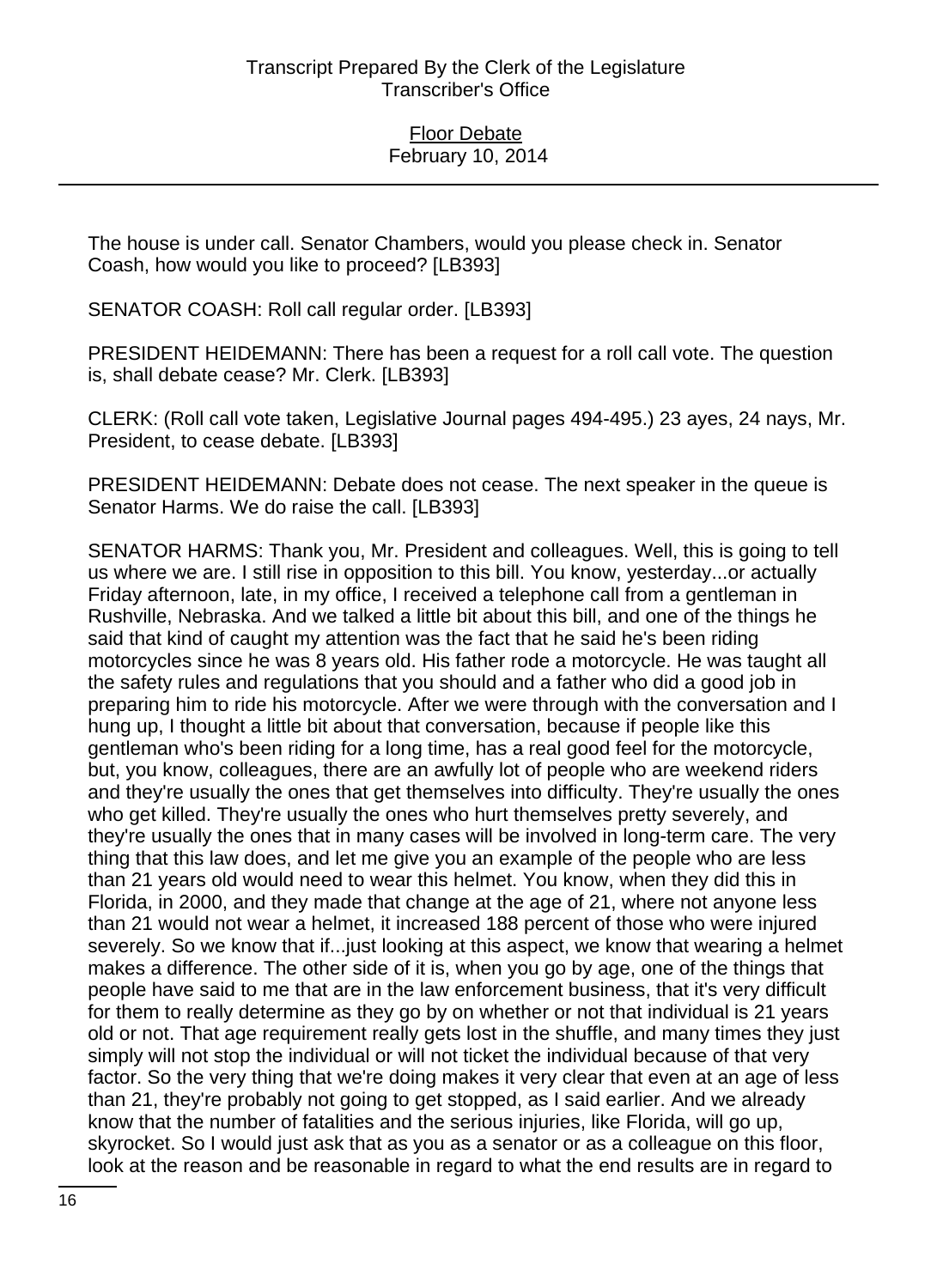this particular issue. We know what the damages are. We know the number of deaths that are going to occur. We honestly know, colleagues, and we can project how many of these individuals will be crippled for life. And I don't think we can ignore anymore that \$51 million that Senator Kintner and I spoke about earlier. I don't think you can ignore that anymore. It costs us a lot of money... [LB393]

PRESIDENT HEIDEMANN: One minute. [LB393]

SENATOR HARMS: Thank you, Mr. President. It costs us a lot of money, colleagues, to let this go by. If that's what you want to do, this is where the policies are made. If that's what you want to do, then for every death we look at, for every individual who's crippled, we understand then the difference. When it becomes a policy it opens that door and does allow people not to wear helmets, we'll find the end results will not be healthy for Nebraska. And I think the cost of this treatment will go up. Thank you, Mr. President. [LB393]

PRESIDENT HEIDEMANN: Thank you, Senator Harms. Those wishing to speak on the bracket motion, we have Senator Bloomfield, Larson, Schilz, Lathrop, Gloor, Krist, Christensen, Janssen, and Ken Haar. Senator Bloomfield, you are recognized. This is your third time. [LB393]

SENATOR BLOOMFIELD: Thank you, Mr. President. We're not on the bracket motion anymore, Mr. President. [LB393]

PRESIDENT HEIDEMANN: We are on the bracket motion. [LB393]

SENATOR BLOOMFIELD: Okay. I thought the bracket motion failed and we moved on. But anyway, thank you. Senator Lathrop keeps telling us all of the Medicaid expense we're going to have. Ladies and gentlemen, if our people are leaving Nebraska to ride in states without helmet laws and they do get this horrendous injury, do you think they're not coming home to Nebraska? That expense is coming here anyway. If someone rides across our state from another state and would happen to suffer this injury, their family is going to get them back home. That's another straw dog we're flailing at in trying to have government reach into our private lives. They're already there, people. It's time we move them out, at least a little bit. Thank you. [LB393]

PRESIDENT HEIDEMANN: Thank you, Senator Bloomfield. Senator Larson, you're recognized. [LB393]

SENATOR LARSON: Thank you, Mr. President. Would Senator Lathrop yield? [LB393]

PRESIDENT HEIDEMANN: Senator Lathrop, will you yield? [LB393]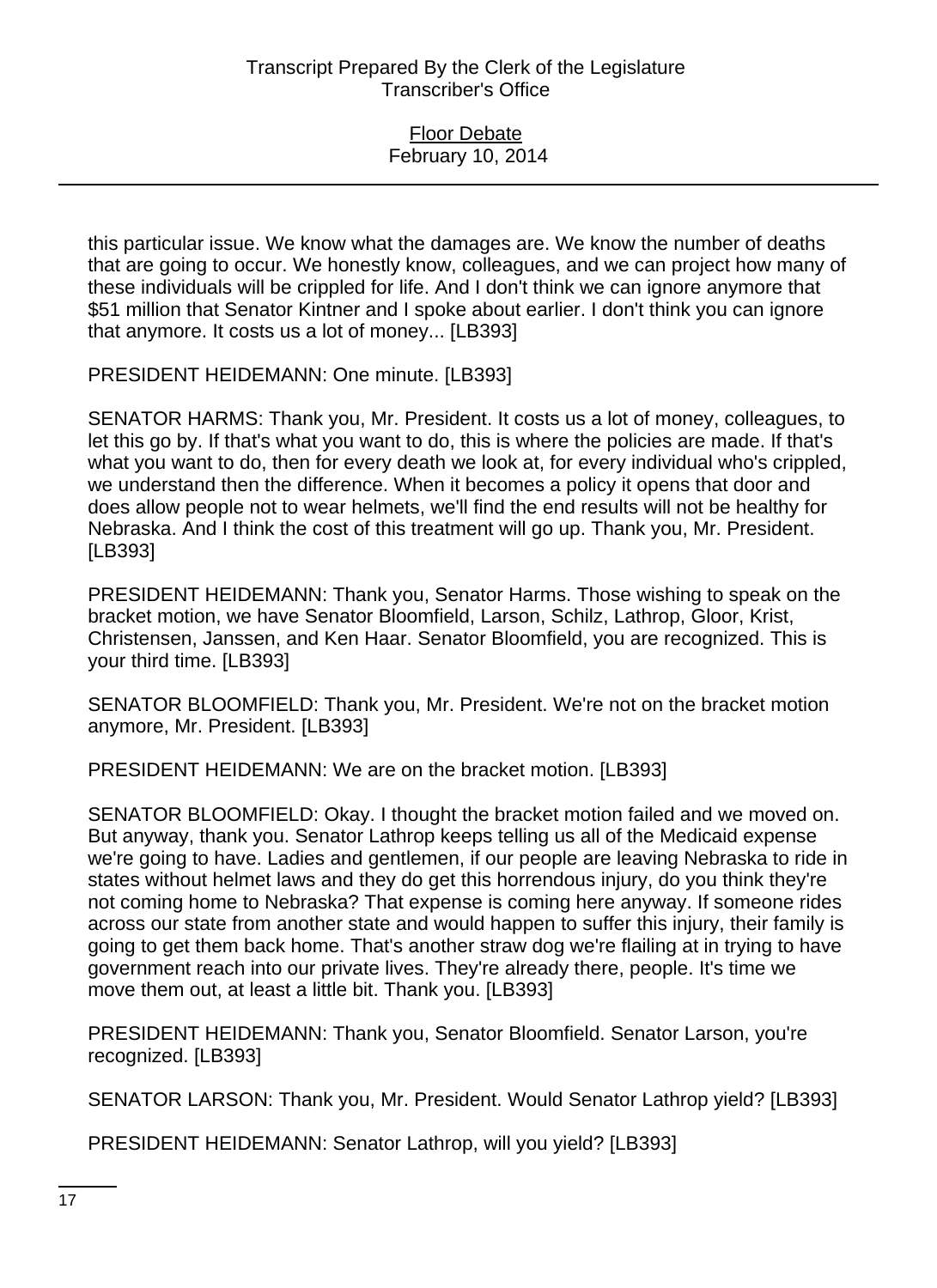# SENATOR LATHROP: Sure. [LB393]

SENATOR LARSON: Senator Lathrop, I've heard you talk a lot on the mike about the accidents that have happened relating to motorcycles and whatnot. And I'm going to take it just a step, maybe a step aside, and do you ride horses? [LB393]

SENATOR LATHROP: I used to. I haven't in 20 years probably. [LB393]

SENATOR LARSON: Did you wear a helmet when you rode horses? [LB393]

SENATOR LATHROP: I did not. [LB393]

SENATOR LARSON: Do you have any...and I don't...do you have any family members that ride horses? [LB393]

SENATOR LATHROP: You know I do. [LB393]

SENATOR LARSON: Do they wear helmets? [LB393]

SENATOR LATHROP: Depends on what she's doing. [LB393]

SENATOR LARSON: Thank you, Senator Lathrop. Colleagues, I think Senator Lautenbaugh talked a lot about we are implementing or have implemented a law on a small subgroup of people that affects...I don't know if it affects any of us. I don't know how many motorcycle riders we have in this body. And when I talk about the riding the horses comment is I know the dangers of riding horses. I grew up on a horse. I train horses. There's accidents, bad accidents riding horses. And I don't think if you put up a bill to make everybody riding a horse wear a helmet that it would be supported. Actually, I'll ask Senator Lathrop. Will, Senator Lathrop, will you yield? [LB393]

PRESIDENT HEIDEMANN: Senator Lathrop, will you yield? [LB393]

SENATOR LATHROP: Sure. [LB393]

SENATOR LARSON: Would you support a bill or introduce a bill to make everybody riding a horse at all times wear a helmet? [LB393]

SENATOR LATHROP: I would want to look at what the incidence of death and brain injuries are as a result of riding horses. I suspect there may be spinal chord injuries. I don't know if they have very many brain injuries. [LB393]

SENATOR LARSON: More spinal cord injuries. Yeah, more spinal cord injuries, that there are incidents of riding horses. Shoot, I think a lot of the incidents, maybe we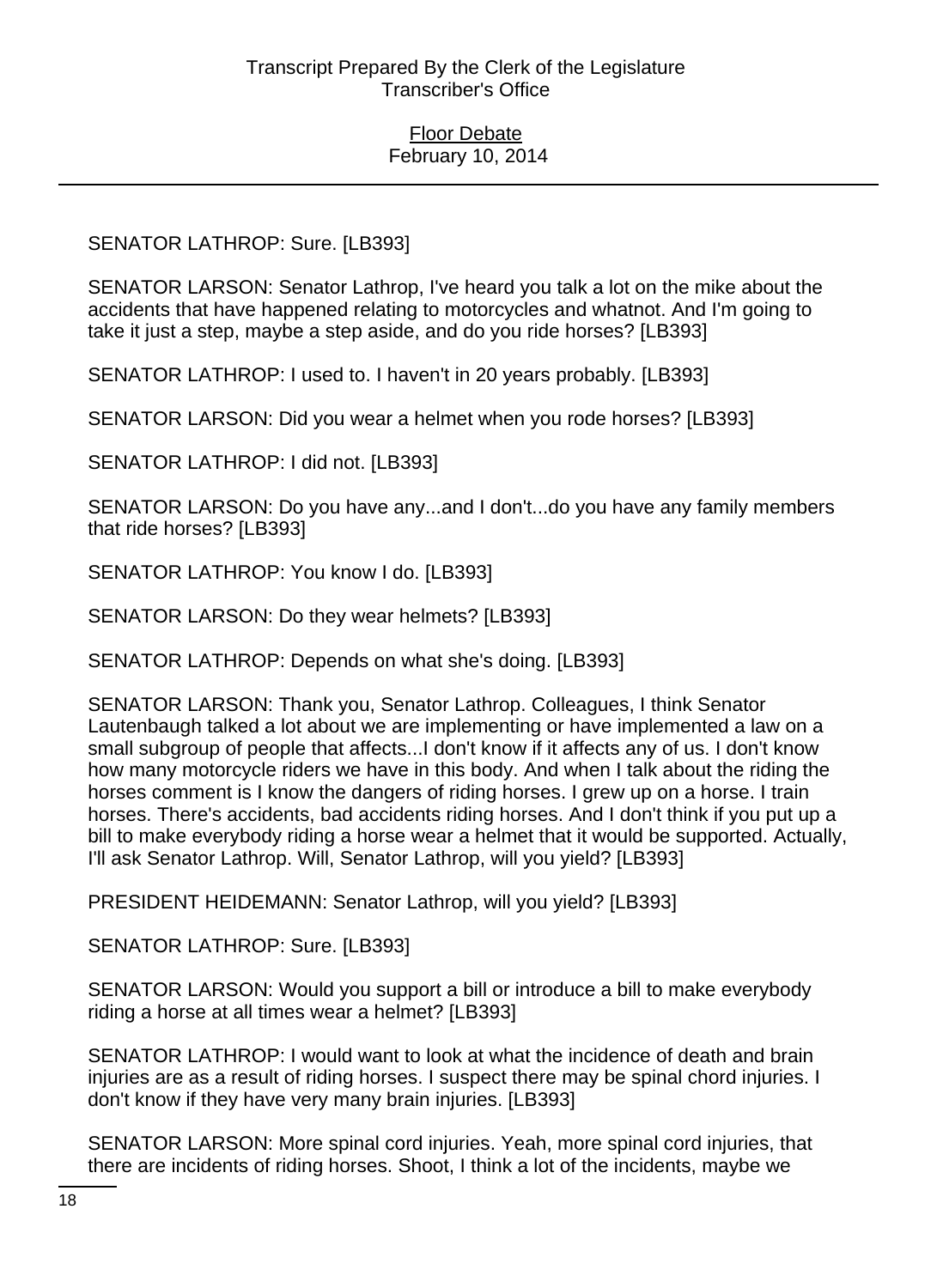### Floor Debate February 10, 2014

should just mandate people wear helmets just walking around horses. Get kicked in the head, that's oftentimes what I hear, by accident where most of the deaths are. I mean, if we're talking about protecting our citizens, I think that might be an issue that the Legislature or the proponents of...or the opponents, I should say, of LB393 should look because, I mean, and that comes with a line that we talk about drawing. They're willing to draw the line X place, and those of us that are supportive of LB393 are drawing a little earlier, that it is the individual's right to decide. And it's easy to restrict somebody when you're not part of that group. And we're good at that in here, telling people what they can or cannot do. But we're not part of that group that we're telling what they can and cannot do in the end. I see it all the time. I think Senator Bloomfield hit on it shortly or was getting to it in terms of we also have heard a lot about the medical costs that are going to be incurred by the state of Nebraska if someone gets injured. Well, if they're riding across state lines without the helmet, they are coming back home. [LB393]

PRESIDENT HEIDEMANN: One minute. [LB393]

SENATOR LARSON: But let's talk about the economics of people that are skipping the state. The same economics. All the crashes that are supposedly going to happen and all the people that are supposedly going to be leeching off the state, if you want to say. We're talking a lot of people are going to be from out of state as well. Well, let's look at Sturgis. You have a half million bikers a year. I've seen estimates from certain studies that show anywhere between 100,000 and 150,000 people are circumventing the state of Nebraska because we have a helmet law. What are those economics for small-town Nebraska? O'Neill sits on two major highways, U.S. highways, that will see economics or economic development or improved economy because of it. Our restaurants in town, our gas stations in town, our hotels in town are losing out because of the helmet law. We draw lines in different places and we as a body are very good at telling people what they can and cannot do, especially when it doesn't affect us. [LB393]

PRESIDENT HEIDEMANN: Time. Thank you, Senator Larson. Senator Schilz, you are recognized. [LB393]

SENATOR SCHILZ: Thank you, Mr. President. Good morning, members of the body. I think this may be the third time possibly that we've debated this bill on the floor. And, oh, first thing, I'm against the bracket motion, strongly in favor of the bill. But as I was saying, this is probably the third time that we've talked about this, and every time it comes down to that question. What is measured more heavily? Society's right not to have you cost the system anything or your personal freedom's right to be able to do what you want to do where you want to do it? And I listened intently this morning as I heard everybody talk about how costs would rise if we repeal this helmet law that we have in place. And that we would cause more costs to the Medicaid and we'd cause more cost to insurance and we'd cause more cost of all of this going on. Well, folks, I contend that we do things everyday that potentially cost society in everything that we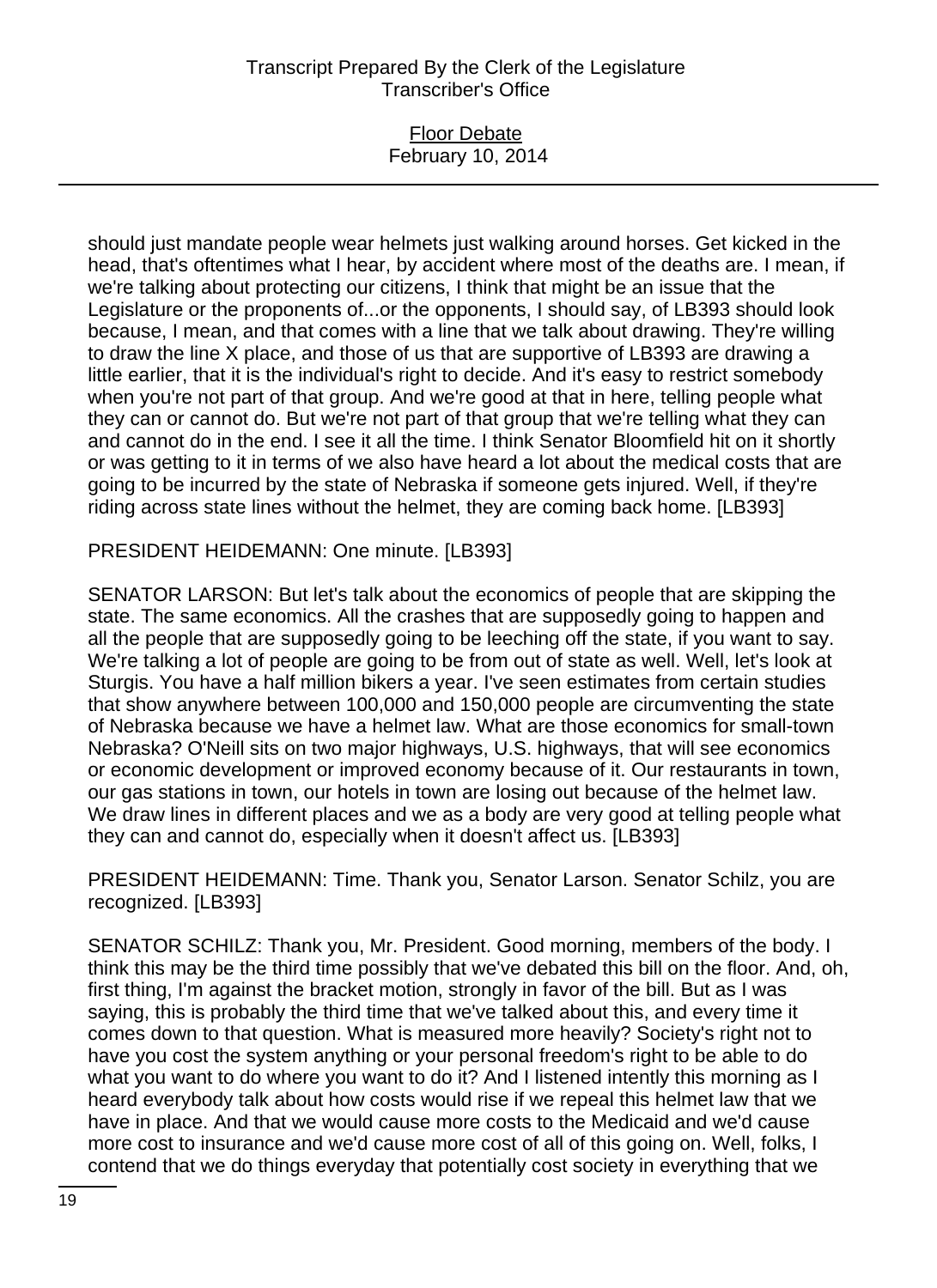### Floor Debate February 10, 2014

do. We have to be extremely careful as we sit here as this deliberative body and understand where that line should be. I mean, I was just thinking to my professional life and what I did before I came here. And there were times that I cost my company and cost my pocketbook because of decisions I made before on whether to buy cattle, feed cattle, or whatever. That, in turn, cost the state of Nebraska because I didn't make money. I didn't pay the income tax. So you can go quite a ways down this rabbit hole. I think we need to be careful of that. In rural Nebraska outside of Lincoln and Omaha, we're having a tough time, folks, if you haven't noticed. Population decline has hit us for the past 50 years. We're dealing with that or we're trying to deal with it. Do we have opportunities to make up for what we've lost? If it's true and there's 150,000 bikers that might come through the state, especially the rural parts of the state, especially the western parts of the state, and they'll be here if they don't have to wear a helmet, well, in my mind that's an opportunity lost. And I know everybody wants to make sure everybody's safe and doesn't want that to impact their pocketbook, but we can see the impact on both sides. I don't want to tell somebody what they should be doing day to day when it comes to wearing a helmet or not on a motorcycle. Just like when Senator Larson talked about people that ride horses. You know, if it is spinal injuries, then how come we don't have a system in place to do that because I can tell you, and you could say, well, it's a whole different story. But let's talk about it. A horse, a horse has a mind of its own and it's just smart enough to get me in trouble or maybe that's me with the horse. I'm not sure. But a motorcycle is handled by the person that's driving it. Now, are there extraneous forces that could affect that? Absolutely. But every time one of those...somebody gets on a motorcycle, I believe they understand the risks. I believe they understand the peril that they may be putting themselves into. And I think that in their pursuit of what they want to do to find the happiness that they seek, we really shouldn't be infringing upon their freedoms here. And that's the way I look at this bill. And you can call it whatever you want. [LB393]

#### PRESIDENT HEIDEMANN: One minute. [LB393]

SENATOR SCHILZ: Thank you. But I think of it, it's an important point that we let the people of Nebraska and everybody else know that we want you here in our state, we like you here in our state, and we shouldn't do things that keep people from coming to our state. The helmet law keeps people from coming to our state, keeps economic development from happening within our state, and that's something that as somebody that's dealt with economic development for the past 10, 15 years, I see an opportunity here to turn things around, bring some money to our local communities, to our local areas, to our non-urban areas. That's why I'll support this bill. I won't support the bracket motion, and I would encourage all of you to think about this and to follow me and do what's right for the people not only of the state of Nebraska but for everybody that would like to... [LB393]

PRESIDENT HEIDEMANN: Time. [LB393]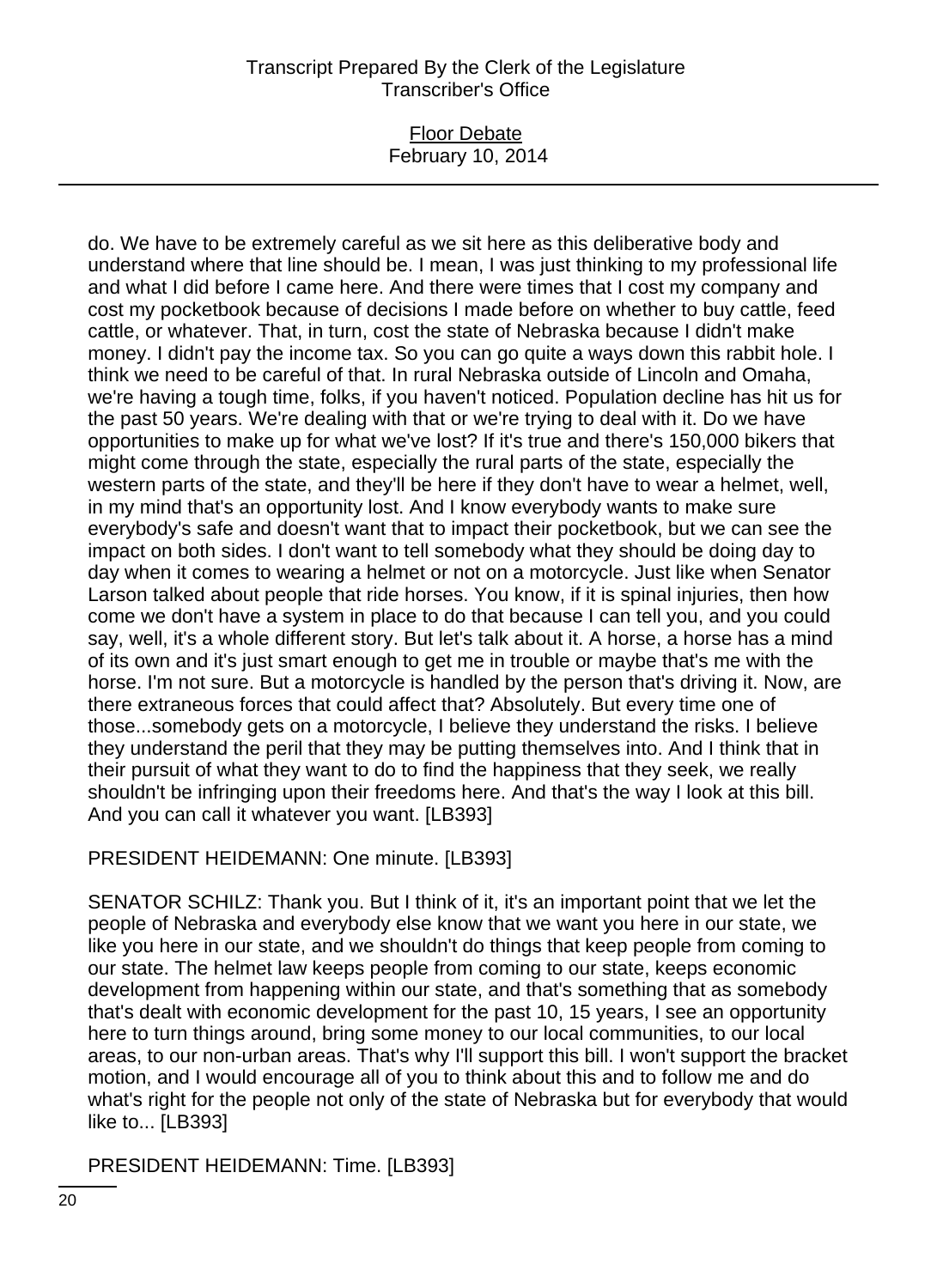SENATOR SCHILZ: ...enjoy Nebraska on a motorcycle. Thank you very much. [LB393]

PRESIDENT HEIDEMANN: Thank you, Senator Schilz. Senator Lathrop, you are recognized. [LB393]

SENATOR LATHROP: Thank you. I watched that last vote and it was puzzling to me, and I thought of my friend, Mike Friend. Senator Friend was from District 10 and he was here and whenever he talked, he usually raised his voice. He was kind of a loud, booming voice. And if Mike Friend was here and watched that, he would go, are you kidding me? You guys are now filibustering your own bill. Is that it? We had a bracket motion and the people that are supporting the bill opposed the call of the question so that we don't find out whether we can move the debate ahead or not. And so they're going to talk on the bracket for eight hours until we get to the vote on cloture. I don't understand that vote. I do not understand that vote. If you can't get past a bracket, you're never going to get past the cloture. Maybe you're getting some information from outside that suggests that you're closer than you are. I don't think so. But I think those people who oppose the bill can now probably sit down because what's evident to me is that those people that support LB393 intend to talk for eight hours. Perfect. Let me offer something because we've heard this nanny state and the individual liberties and I have to tell you that when you take that proposition to its logical extreme, in fact, when you turn this into a tourism discussion, it makes me wonder where these folks would be at on legalizing methamphetamine. What about cocaine? Tell me why it is that we outlaw a whole host of drugs, street drugs? Cocaine, methamphetamine. Why don't we, Senator Bloomfield, Senator Kintner, why don't we let people use those drugs? Why do we regulate that because it is their individual choice? The consequences to them are theirs alone, but we regulate that. In fact, Senator Schilz, I'll bet you that Colorado would tell us now that they've legalized marijuana that they're getting a lot more tourists there. So if what we're after is tourism and we let people decide for themselves, why do we not legalize marijuana and start that tourism? You probably see a lot of those people go by your place on their way to Colorado from Nebraska. It's because when we make policy, we try to weigh the good and the bad, personal liberties against the cost to society. And when that was done, we came down on the side of a helmet law. And I'm not going to go through all the reasons again. I guess I don't have to because this apparently is going to be talked to death by its proponents. Thank you, Mr. President. [LB393]

PRESIDENT HEIDEMANN: Thank you, Senator Lathrop. Senator Gloor, you are up next and recognized. [LB393]

SENATOR GLOOR: Thank you, Mr. President. I have a variety of notes based upon some of the discussion and dialogue that we've had, some of which is entertaining because I have a history of having been through this bill before. And listening to Senator Schumacher talking about people going around the state and putting on more mileage,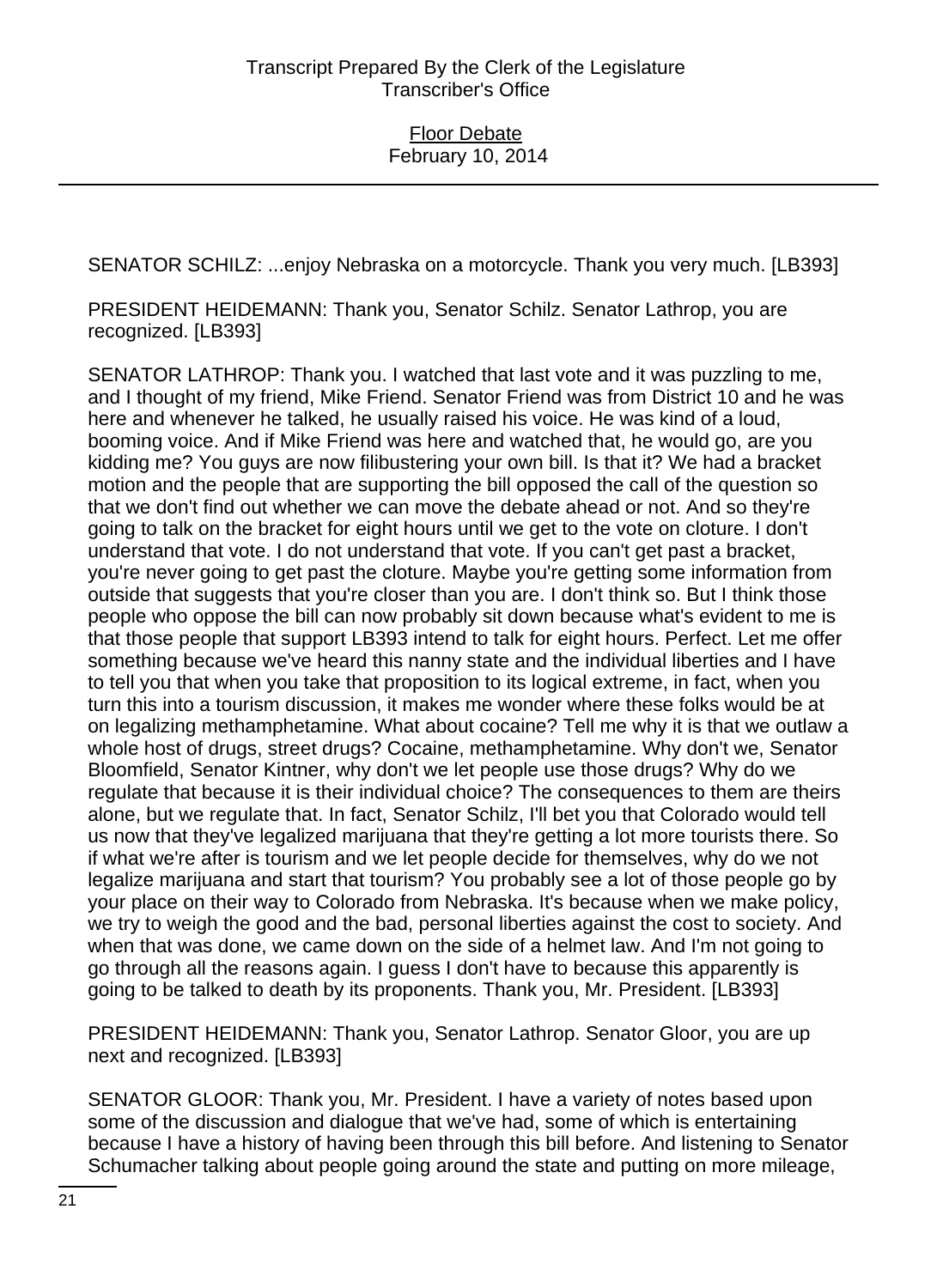### Floor Debate February 10, 2014

putting them at risk. And I thought that I had in my past experiences with this bill heard one of the opponents of repeal talk about the fact that we have an obligation to keep it in place so that people stick to the four-lane highways. In other words, to get around Nebraska to get to Sturgis since that seems to be what a lot of this revolves around, people track across Interstate 80, head up 29, get across, get to I-90, and then go across into the Black Hills. We know, I think everybody knows, wouldn't argue that travelling on interstates is far, far safer than travelling on two-lane roads. But going through Nebraska to get up to Sturgis you're obligated to take Highway 2 and other pathways to get up to Sturgis. And so in the past, the argument has been we're putting people at greater risk when they come through Nebraska and travelling on two-lane roads whether they have helmets or not, and taking away the helmet law, having people stay on the interstate highways is actually saving lives, is actually saving lives. Well, that argument has been now turned around the other way. You decide which of those arguments you're more comfortable with and you're going to make the decision based upon whether you're in support of keeping the helmet law in place or having it repealed. Some numbers that I have that relates to traumatic brain injury waivers in states. Iowa has 500 people who are on traumatic brain injury waivers. No helmets in Iowa. Colorado has 700 on traumatic brain injury waivers. Nebraska has 23--23 compared to the hundreds in states that don't have helmet laws. Now not every one of those traumatic brain injuries comes from cycle accidents. I'm sure there are a lot of accidents that occur that end up being part of that discussion and dialogue. But certainly somewhere in there given the large number of motorcycle riders we know there are in this state, and in those states there are motorcycle riders. Those are dramatic numbers. A number that I put in front of the body last week that's worth repeating again, again, for the record: According to the National Highway Safety Administration, wearing a helmet reduces the risk of a fatal accident by 37 percent. That's 37 percent. That's just fatal accidents. In terms of injuries like traumatic brain injuries, the sort of injuries that would put people on the big government rolls, I'm sure that number is also incredibly high. When Michigan made it legal, because Michigan did repeal their helmet law last year for riders over age 21 to go without helmets, the severity of injury claims went up 22 percent. There's...the only thing that changed is people weren't required to wear helmets anymore if they were over age 22...21, and there was a 22 percent increase in injuries. Members, the only thing that changed is people didn't have to wear helmets anymore, and there was a jump in the number of injuries by 22 percent. There will be an increase in injuries. I have my own dialogues and e-mails from constituents. [LB393]

PRESIDENT HEIDEMANN: One minute. [LB393]

SENATOR GLOOR: Thank you, Mr. President. And they fit into the category of, they're not really going to repeal the helmet law, are they? And going to community events the past couple of days, not one person approached me in support of repealing the helmet law. That shouldn't surprise anybody because if they've been paying attention they know I'm in favor of keeping it in place. I would expect those of us who are in favor of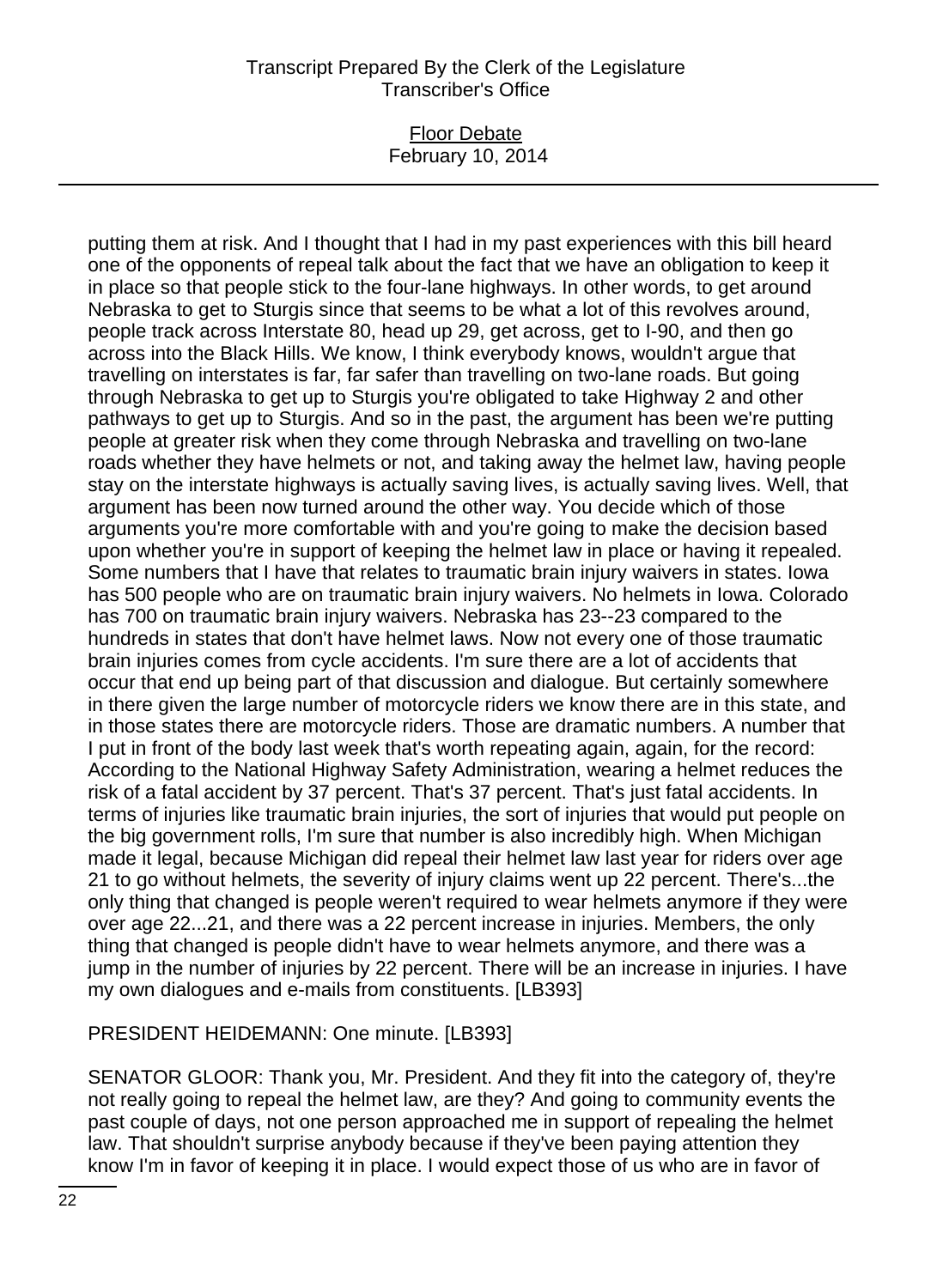repealing it and have said so on mike will get notified and letters and e-mails from those who say, attaboy, attagirl, go get 'em. I imagine those of us who are, in fact, in favor of keeping it in place will be in contact with people who say, we're right behind you, keep it in place. What I hear is, not going to repeal it, and along with it is, and how can the people who are opposed to more government involvement... [LB393]

PRESIDENT HEIDEMANN: Time. [LB393]

SENATOR GLOOR: Thank you, Mr. President. [LB393]

PRESIDENT HEIDEMANN: Thank you, Senator Gloor. Senator Krist, you're next and recognized. [LB393]

SENATOR KRIST: Thank you, Mr. President. Good morning, colleagues, and good morning, Nebraska. No surprise because I sit up here on the first day of the debate saying that I would support LB393. What is surprising I guess is that there's a difference of opinion about whether one should or should not have voted for a bracket motion. So let me be clear. My predecessor Mike Friend might have gotten up here and said you have got to be kidding me. But I will not raise my voice, I will simply say this. Members of my...colleagues of mine were very clear the first day that said they were going to take this eight hours. We were going to go to cloture. So I'm not sure whether it's important about whether we're talking about talking about talking about something or really talking about something, we're going to go eight hours. If the bracket motion would not have succeeded or would have succeeded, it's still going to go eight hours. I don't think it would have succeeded. Here's my real dialogue though here on the mike today. I said earlier in the week, last week, that the helmet law for me was a matter of personal choice. So we heard...after that issue, we heard several times people saying, well, the Supreme Court has ruled that it is not, that states can do what they can and limit that right or make you wear a helmet. This is the same group, Supreme Court, that said after the war to end all wars when the IRS was put into place or a taxation was put into place that it was against the constitution of the United States to have a taxation program at the federal level. Now if you follow that logic, we're saying that because the Supreme Court says it is or is not correct that the ruling is binding. I don't know if any of you have checked, but the IRS is still in place and taxes are still being taken out of our payrolls and held at the federal level. So the Supreme Court ruling back then as it is continually is dynamic and changes. I did introduce this bill in 2011, and in my...it never made it out of committee, just like my bill didn't make it out of committee that supported no texting, that supported no talking on your cell phone, and supported or wanted us to all wear seat belts in a car, and I talked about that on the mike as well. So I'm not sure where we're going. We're, again, limiting or deciding what we can and what we cannot take away from people as personal liberties and personal rights. Many people have made reference to the economics. Stay away from that. Here's the bottom line. It's a personal liberty. It's a personal right. And I said on the mike before and I'll say it again, life is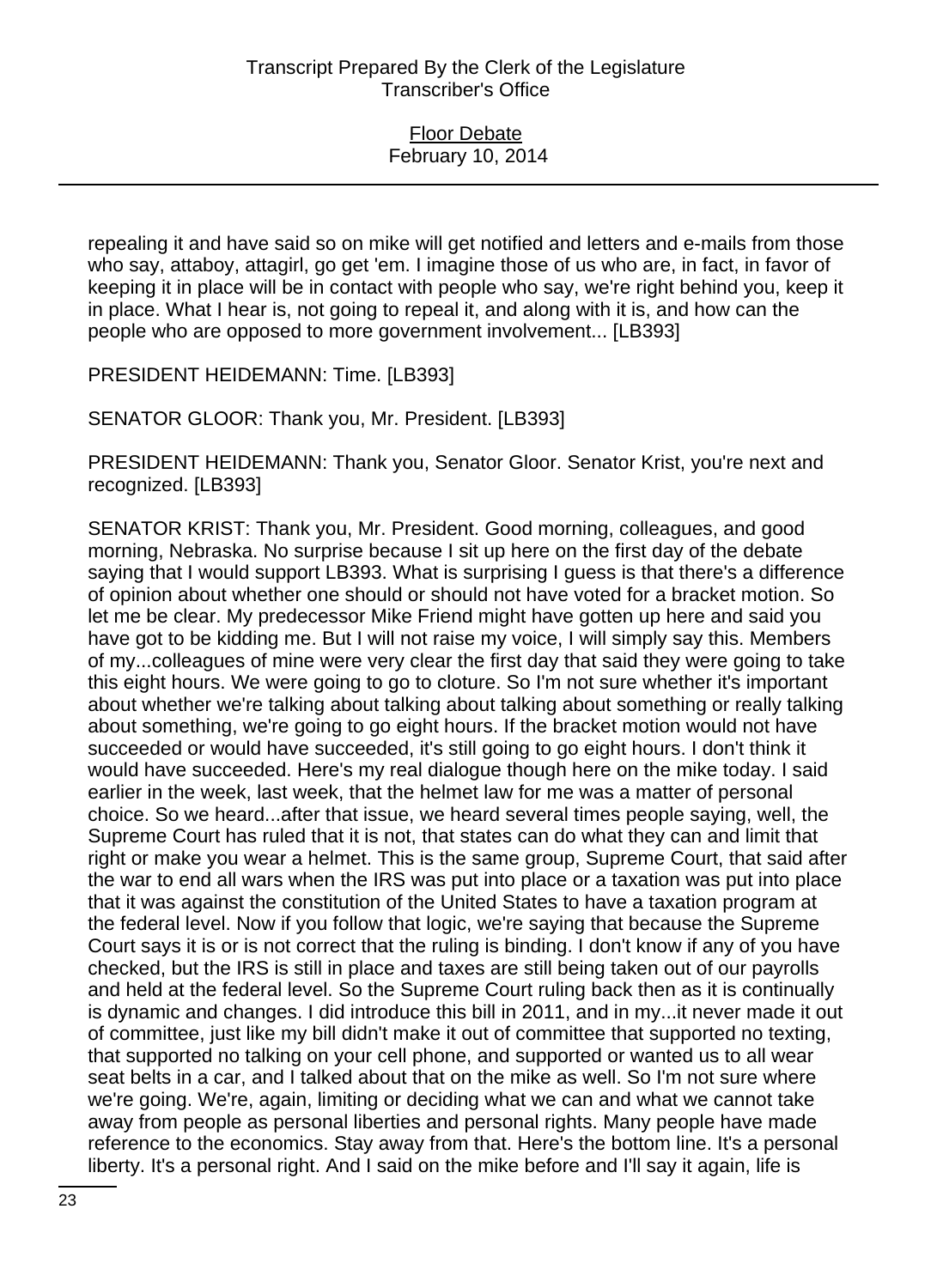### Floor Debate February 10, 2014

tough. It's tougher if you're stupid. You should be wearing a helmet whether somebody tells you to wear a helmet or not. The Fourteenth Amendment to the United States Constitution states in part, and I quote, no state shall make or enforce any law which shall abridge or privilege or immunities...privileges or immunities of the citizens of the United States nor shall any state deprive any person of life, liberty, or property, due process of law, nor deny to any person within it's jurisdiction the equal protection of the laws. To me, that means that we should not limit the personal rights and liberties of people. We should allow them to make their decisions. The compelling reason here if you're following my colleagues who are students of the law or professors of the law, the compelling reason is that it does harm, that people who have motorcycle accidents automatically jump into the catastrophic nature of a brain injury. Well, I would contend and support I think brain injury does not only come from motorcycle accidents and, therefore, in my experience... [LB393]

PRESIDENT HEIDEMANN: One minute. [LB393]

SENATOR KRIST: ...we should make people wear helmets in all walks of life, in all endeavors if there's a possibility of brain injury or stay away from limiting personal rights, responsibilities. Finally, I would just say that if you do want to go down the road of restricting or continuing to restrict these personal liberties and personal rights, I would ask yourself as I have said on the mike before, where does it stop? What is the next thing that we will limit? What is the next thing we would propose to control in someone's life? So no matter whether we talk about this or the underlying amendments or the bill for the next eight hours, this is where we are and this is our bidding. Support LB393. Thank you, colleagues. [LB393]

PRESIDENT HEIDEMANN: Thank you, Senator Krist. Senator Christensen, you are up and recognized. [LB393]

SENATOR CHRISTENSEN: Thank you, Mr. President. I wanted to take a little different spin on this, folks. What is the number one problem that we have? It's the accident itself. So one thing we can probably all agree on, how could we limit as many accidents? If you think about it, most of them aren't operator error. Most of them come in to a driver of another vehicle, don't see him, turn into him, whatever the case is. So how do we make it so there's less chance of having a wreck? Because whether this bill passes or doesn't, we're going to have motorcycles on the road. All we're talking about is whether we remove the helmets or not. But what if we could talk about making them motorcycles safer, easier...more easily seen? What I'm referring to, people turn into the side of bikes and stuff because they don't see the front light coming at them. They don't see that rear taillight. So we have a lot of accidents due to turning into them. What if we got some good reflection and side lights? Probably something we could all agree on. We want to make them safer. I know this bill is talking about removing that helmet. I support that. But the fact is I want to make them safer too. I look at this body as being a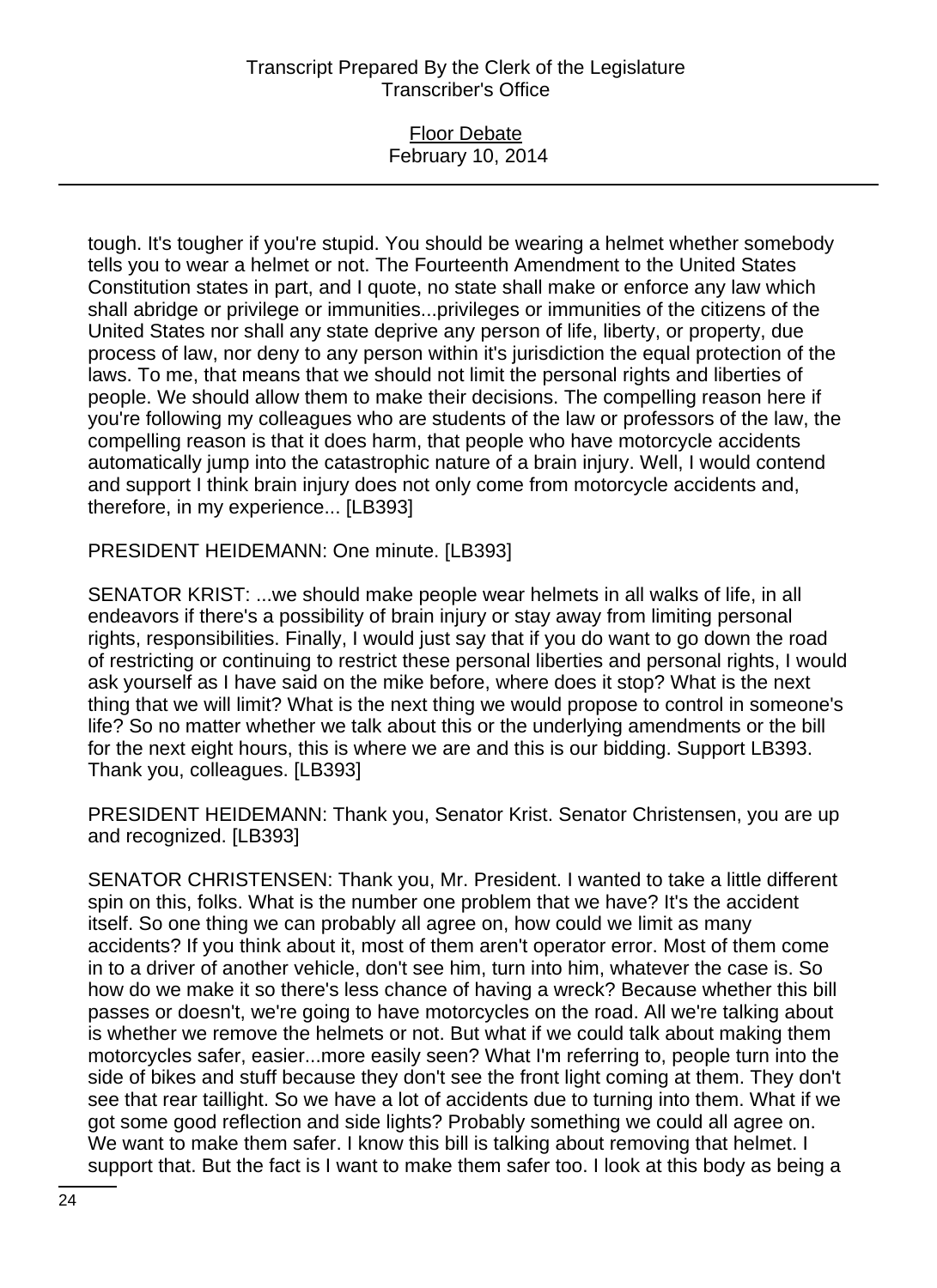### Floor Debate February 10, 2014

regulatory group that has the rights to also require lights on the side, taking the opportunity to lessen the chance of a wreck. That, to me, is the part that we can all agree on and that we can all support is the fact we want to see less wrecks. We've seen an increase in wrecks as we're seeing an increase in ridership. That goes hand in hand. In looking through some statistics when we required helmets, ridership dropped. We're seeing an increase now due to increased gas prices. People are trying to save money, make ends meet. So some of the issues we're fighting here comes down as a safety issue. How do we get people to see them? So I just ask people to think about how could make them safer so less people get hit? That's the part that we need to worry about. How can we protect them from having the wreck so we don't have to worry about whether it's a head injury or body injury or both or what the case is. That's something that we can all think about and probably work together on here. And I would consider that a win whether this passes or doesn't pass, if we could make it safer so there was less wrecks. That's just something I want people to think about here as we're going through this eight hours. Thank you. [LB393]

PRESIDENT HEIDEMANN: Thank you, Senator Christensen. Senator Janssen, you are up and recognized. [LB393]

SENATOR JANSSEN: Thank you, Mr. President and members. And thank you to Senator Bloomfield for bringing this bill, one that I'm very familiar with having brought it back in 2009 and it faced almost an identical...an identical, and in some cases even the same testimony. I was talking to Senator Gloor the other day. I said I've heard about this rabbit six year ago or five years ago that was hopping around. I've heard Senator Lathrop, Senator Avery, they've talked about different Medicaid and how it would...expansion wasn't used at the time, that was a new buzz word I think we came up with a couple of years ago. But it is a good debate to have, and that's why I appreciate him bringing this back. And the history of it that I've always seen as I've looked at this bill and even the vote, I think we had the 29 votes for cloture when I brought it last time. Then Senator Avery and Smith had brought it before that. Then Senator Rogert brought it, then myself. So it is kind of a bipartisan discussion on where you find yourself on personal liberties and how you define it. So it's always interesting. In fact, then-Senator Tom White brought up, and I heard somebody talk and I was in the back but I heard horses brought up and riding horses. He brought up that he used to jump horses. And he was...he actually was a supporter of repealing the helmet bill, much like myself. One of the few times we agreed on issues. And he didn't think you should have to wear it even for that, and he even...I think he even basically said it was more dangerous to jump horses than ride a motorcycle. I...basing that on no facts that I'm aware of at all. You know, but as we're having this discussion I just...and listened to Senator Christensen talking about we need to come up with a way to make motorcycles and motorcycle awareness safer. And I think if having this discussion does that we've accomplished something. I've recently been in a lot of parades across the state and I've seen motorcyclists in them. And I've wondered why it's against the law for them to be in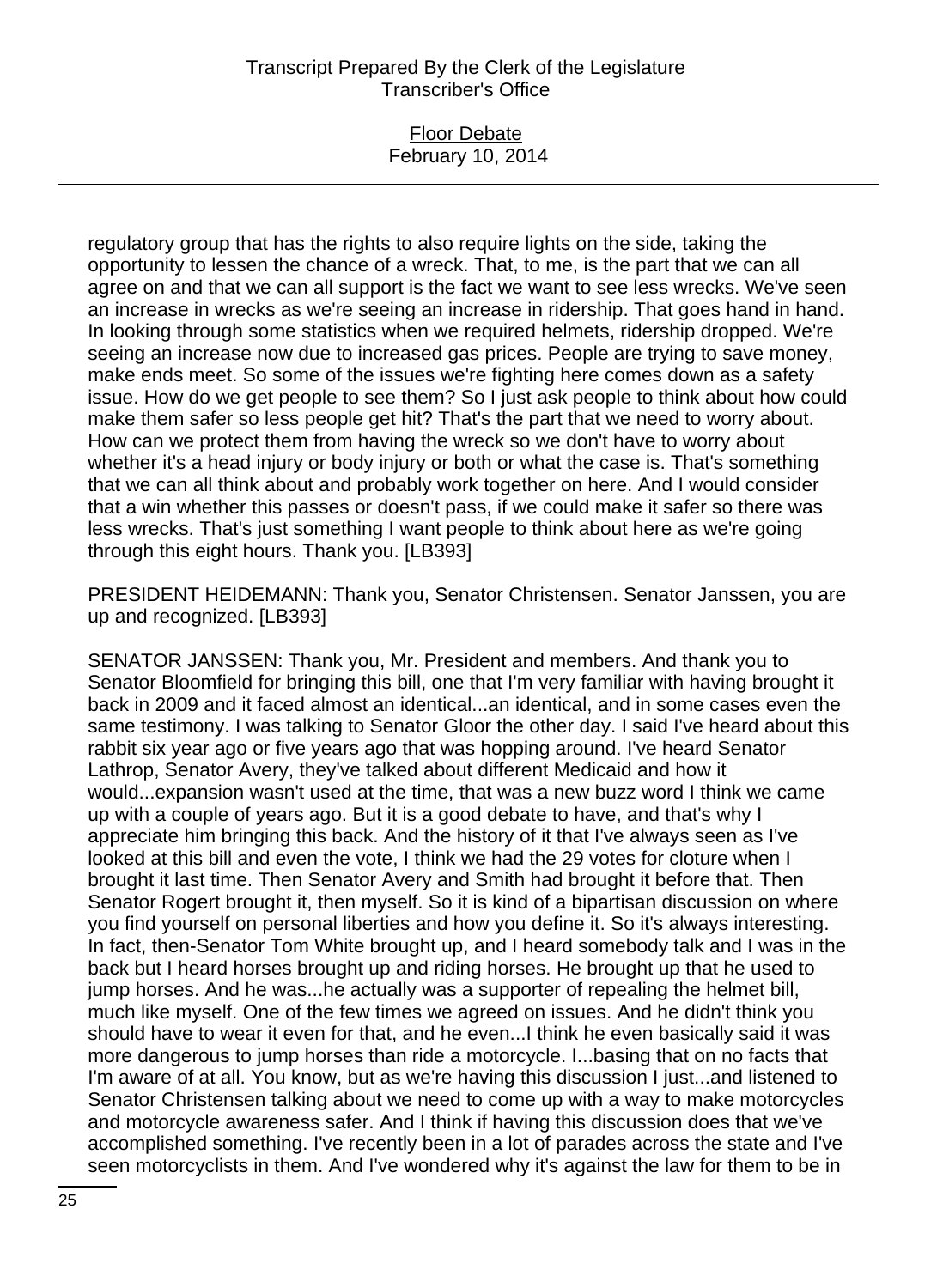### Floor Debate February 10, 2014

those parades without a helmet on. It's hot many times they're out there. It's hot on their motorcycles as well, but the motorcycle heat is coming up on them. They've got these helmets on. Myself being a Shriner I've seen this firsthand several times not only political parades. I always wondered why we didn't exempt at least that portion of it, established parade routes from that safety device. And I don't know, that it's Senator Bloomfield's bill if that's an avenue he wants to go. I would certainly prefer the outright repeal but I don't know where this vote is going to lead us. And I've asked a few colleagues in the last few days and I'll just ask it out loud because I can't ask everybody. We've had a lot of filibusters this year and we have the unwritten rule that it's got to be eight hours on General, the unwritten rule that it's got to be four hours on Select. Why wouldn't you wait until Select to take all the time instead of taking eight hours when you could do it for four hours? I just...I don't understand the reasoning behind that and maybe somebody can tell me. Nobody has really given me a good reason why we can't do that. Maybe because the bill builds momentum through General. I don't know. But that's just a question I had, Mr. President. How much time do I have left, Mr. President? [LB393]

PRESIDENT HEIDEMANN: You have 1:23. [LB393]

SENATOR JANSSEN: Thank you. I'll yield the balance of my time to Senator Bloomfield if he should want it. [LB393]

PRESIDENT HEIDEMANN: Senator Bloomfield, 1:16. [LB393]

SENATOR BLOOMFIELD: Thank you, Mr. President. Thank you, Senator Janssen. Colleagues, I don't ride a bike anymore either. Someone asked Senator Lathrop if he rode a horse and he said he hadn't in a while and he'd have to study statistics. I haven't ridden a bike since the early eighties. I've got scars on my arm where I wrecked that bike. I didn't have a helmet on. I'm still here to talk about it. I do have marks on my arm. But my son likes to ride. Some of you have met my son here a year and a half ago or a year ago. He was injured in Afghanistan. He wants to ride. He would like to be able to choose whether or not he rides with a helmet. I believe he's earned that right, as have thousands and thousands of other bike riders... [LB393]

PRESIDENT HEIDEMANN: Time. [LB393]

SENATOR BLOOMFIELD: ...that have served. Thank you. [LB393]

PRESIDENT HEIDEMANN: Thank you, Senator Bloomfield and Senator Janssen. Senator Kintner, you are up next and recognized. [LB393]

SENATOR KINTNER: Well, Mr. President, thank you very much. You know, it's amazing what we hear talked about and I know it was talked about earlier that maybe if